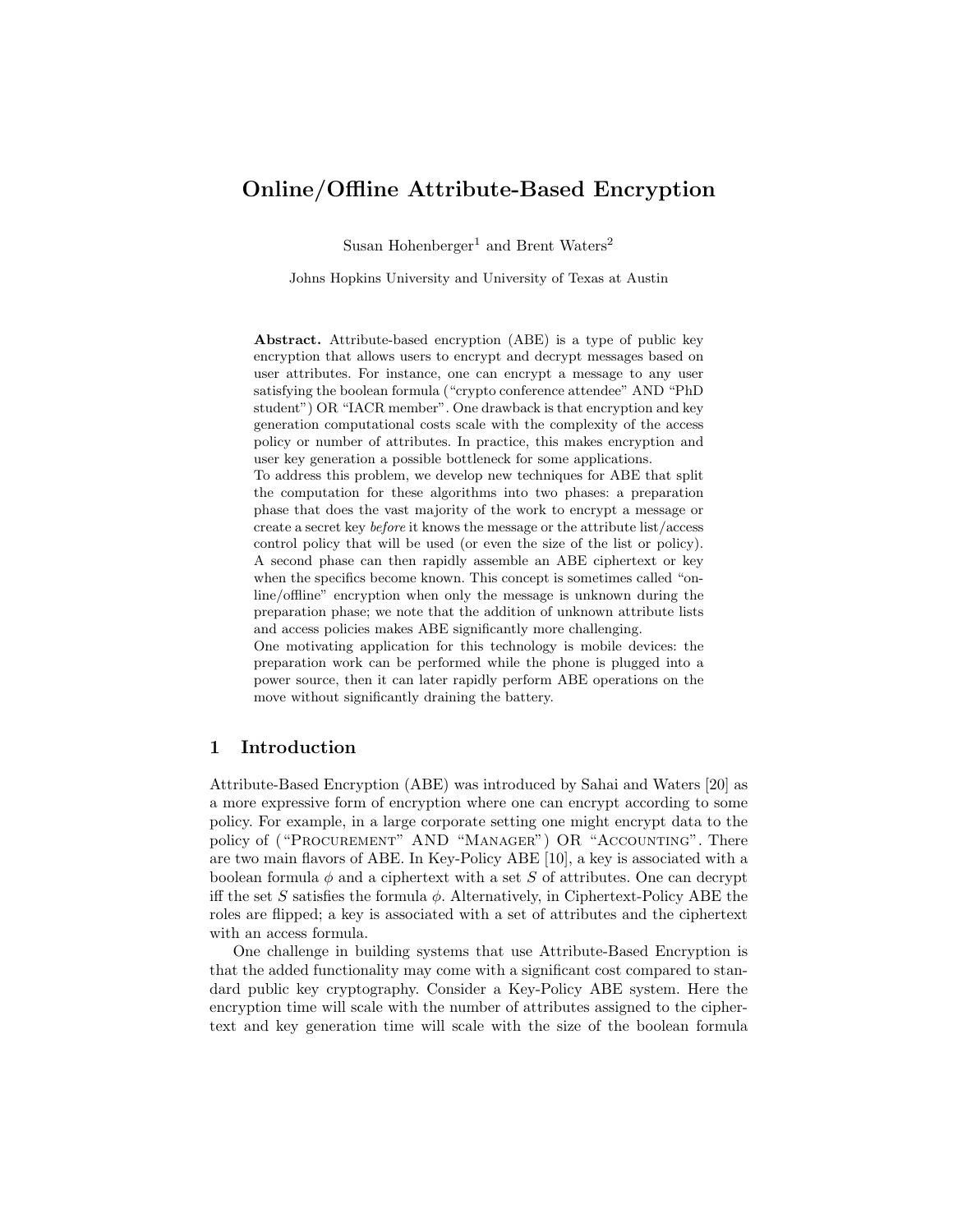ascribed to a user's private key. These costs could impact several applications. If the encryption algorithm is run on a mobile device, encryption time and battery power are of large importance. In other applications, authority servers that generate users' private keys may become a bottleneck. In both of these scenarios, an exacerbating factor is that the cost for operations may vary widely between each ciphertext and key; thus forcing a system to provision for a load that matches a worst case scenario. See [4, 18, 23] for further ABE performance cost details.

In this work, we aim to mitigate this problem by introducing methods for online/offline encryption and key generation in Attribute-Based Encryption. By moving the majority of the cost of an encryption and key generation into an offline phase, a system will be able to smooth the computational (and power) demand over a longer range of time, and thus only need the resources to handle the average case load.

Applications for this Technology One motivating application for splitting the work this way is that a mobile device could be programmed to automatically do ABE preparation work whenever it is plugged into a power source, and then when it is unplugged, ABE ciphertexts could be rapidly formed with a significant reduction in battery consumption.

Another potential advantage of splitting work this way is that in some applications the online and offline work can be performed in different devices. One might perform the offline work for several encryptions on a high-end server and store these intermediate ciphertexts on a sensor device such that the small device never needs to perform a full encryption. In other applications, for security reasons a designer might wish to limit the number of outward facing servers that have access to the master secret key (or equivalent). Using online/offline techniques he could have several servers performing offline operations, but relatively fewer required for the final online step to generate a user's private key. While a corrupted offline server (without the master secret) could not break the system, in collusion it could produce outputs that would allow an eventual key holder to do so. Therefore, application of this idea would require further analysis and techniques to mitigate this scenario.

Background on Online/Offline Cryptography Even, Goldreich and Micali [9] initiated online/offline techniques for signatures and Shamir and Tauman [22] introduced a general method using chameleon hash functions. In the context of signatures, one would like to perform most of the work for signing a message in the offline phase, but without knowing what the message to be signed is. Later in the online phase the signer will learn the message and given the offline work should be able to sign it relatively quickly.

The focus of our investigation is on moving encryption computation offline. In the basic encryption setting, the job is to perform most of the work for encryption offline, before the message is known. This is one of the reasons that stream ciphers, such as RC4, are sometimes preferred over certain block ciphers, because they operate by generating a pseudorandom string (which can be done offline) and then XORing it with the plaintext (in the online phase).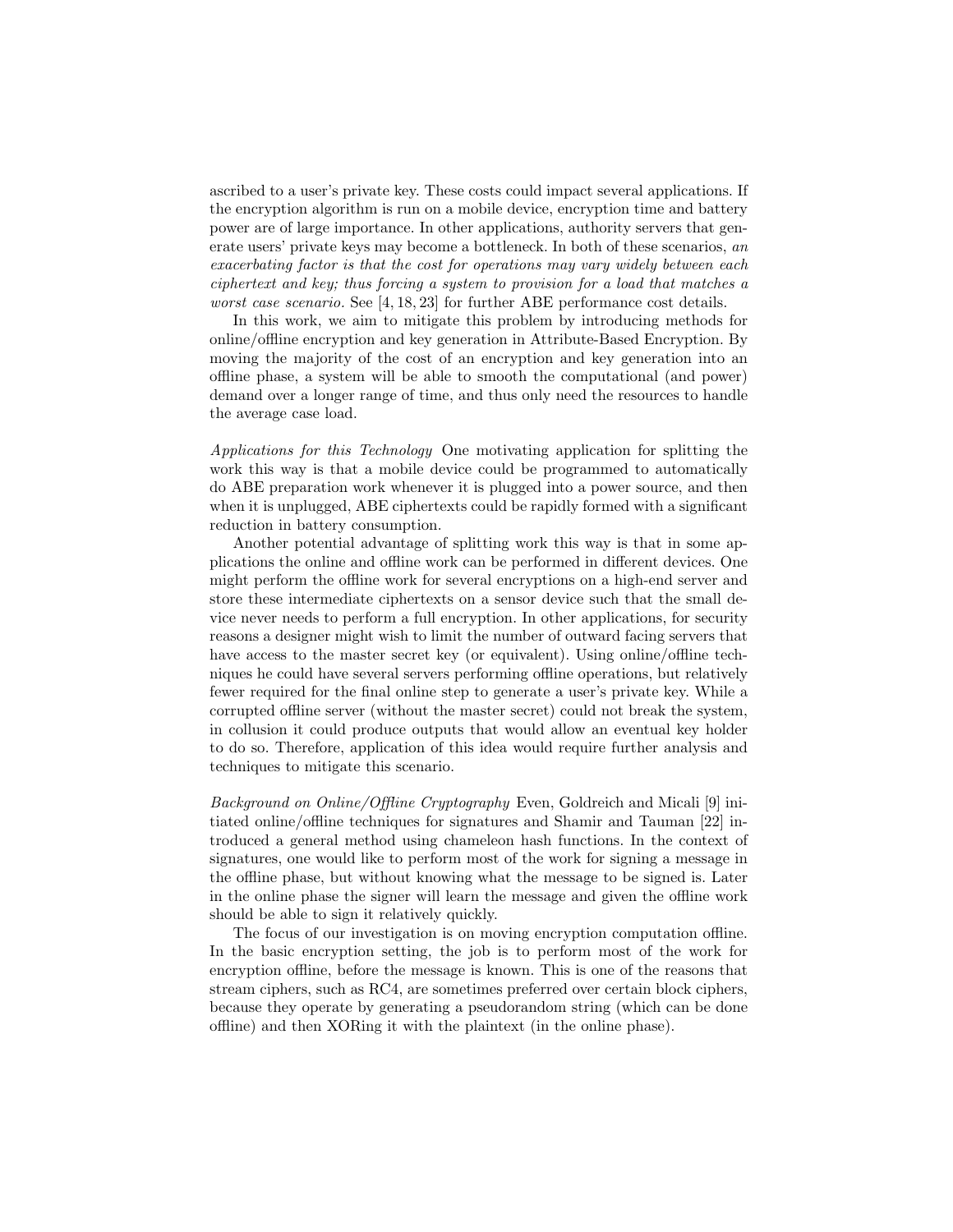Let's next consider the task of moving encryption computation offline for Identity-Based Encryption (IBE), where neither the message nor the recipient's identity is known during the offline phase. Guo et al. [12] give an offline encryption system for Identity-Based Encryption (and other works [17, 16, 8, 21] proposed different variants). We illustrate the main idea as a  $KEM<sup>1</sup>$  variant of the Boneh-Boyen [5] IBE system. In the offline phase, one will create a ciphertext by encrypting to a random identity  $x \in \mathbb{Z}_p$  with randomness  $s \in \mathbb{Z}_p$ . The resulting BB-type ciphertext will have the form  $C_1 = g^s, C_2 = (u^x h)^s$  and the encapsulated key will be  $e(g, g)^{\alpha s}$ , where the bilinear group description G of order p and  $g, u, h, e(g, g)^\alpha$  are in the public parameters. The offline algorithm will store these ciphertext components as well as remember  $x$  and  $s$ ; these together will consist of what we call an *intermediate ciphertext*. In the online phase, the encryptor will learn that she wishes to encrypt to a certain identity  $\mathcal{I} \in \mathbb{Z}_n$ . To do this, she simply adds a small "correction factor"  $r \cdot (I - x) \in \mathbb{Z}_p$  to the ciphertext components  $C_1, C_2$ . The computation only takes one multiplication and subtraction in  $\mathbb{Z}_p$ . A modified decryption algorithm with the correct private key can then extract the required symmetric key. We note that treating the system as a Key Encapsulation Mechanism allows us to separate the issues of learning the identity in the online phase versus learning the message in the online phase.

The Challenge for ABE From the above description, one can see that the correction techniques critically rely on there being well-known algebraic relationships between the Boneh-Boyen hashes of different identities. Unfortunately, these do not exist in most initial ABE systems  $[10, 6, 24]$  as an attribute for string x would typically be represented as either a random group element  $h_x$  in the parameters or as the result of a (random oracle modeled) hash function  $H(x)$ . A second challenge is that the size and structure of ciphertext descriptors is more complex in ABE systems. For instance, in a KP-ABE system the number of attributes associated with a ciphertext may vary widely between each encryption. If one encrypts to a small number in each offline stage, the intermediate ciphertext may be not useable. If one encrypts to a large or maximum number in each offline phase, it can result in much wasted work. Using offline computation efficiently becomes a challenge in this setting. For ciphertext-policy ABE, finding a good solution is more challenging as the "unknown" is an complex access structure.

Our Contributions We develop new techniques for online/offline ABE encryption and key generation that tackle these challenges. The first non-trivial task is to identity ABE constructions that have the required algebraic structure to enable online/offline computation. Unfortunately, most existing schemes do not. However, a few do. We first identified the recent "large universe" construction of Lewko and Waters [14] as a candidate base scheme due to its algebraic structure

<sup>&</sup>lt;sup>1</sup> A key encapsulation mechanism, where the public key ciphertext encapsulates a symmetric key which could later be used to symmetrically encrypt the plaintext.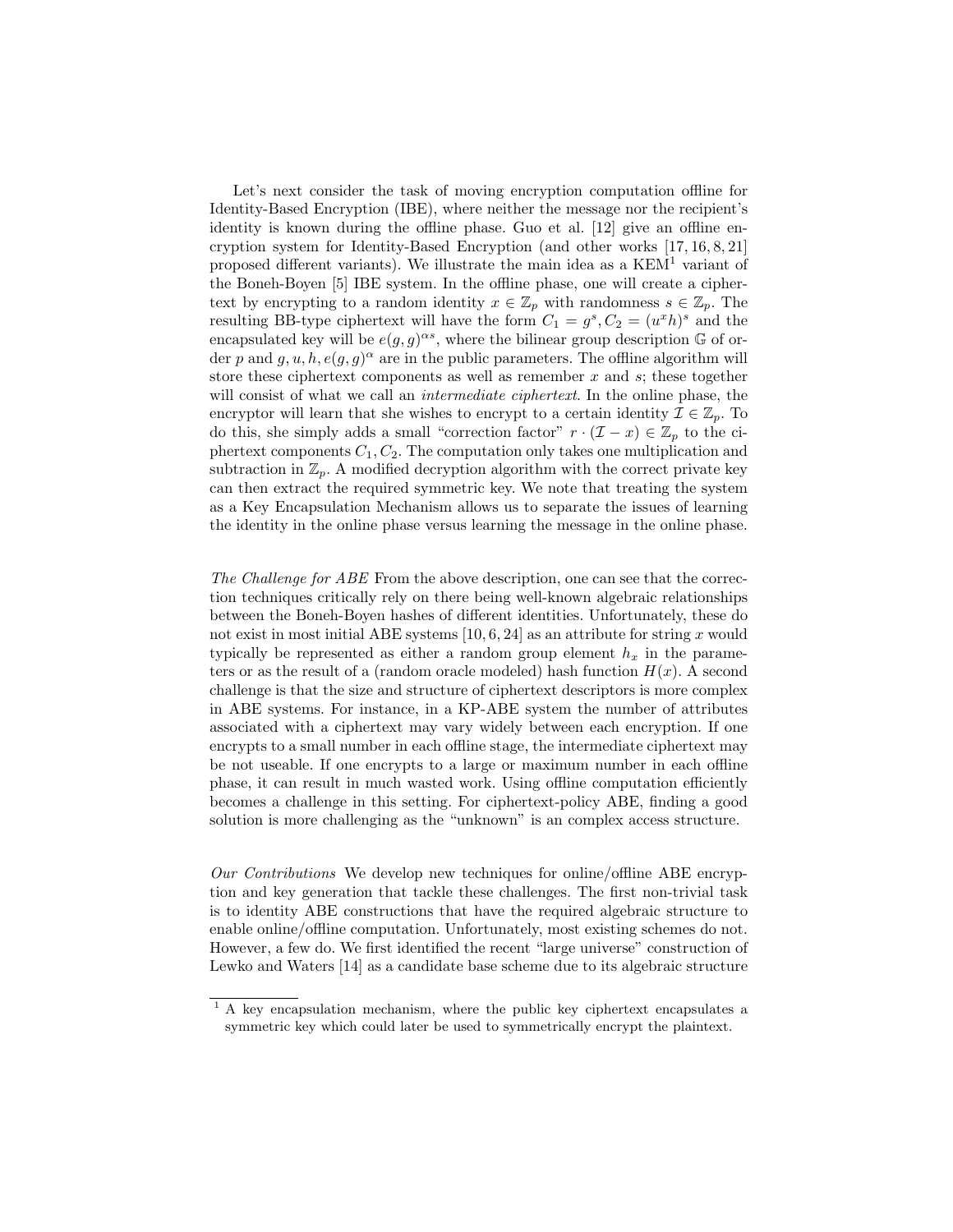that appears amenable to adding correction factors.<sup>2</sup> We finally decided to use a recent more efficient prime-order variant due to Rouselakis and Waters [19]. (We are not aware of any other ABE schemes that can support a similarly efficient online/offline tradeoff.)

We begin by designing online/offline encryption algorithms for Key-Policy ABE. For our first construction we assume a set number of attributes that will be associated with each ciphertext. In this setting we develop a correction technique for the KP-ABE [19] system. We prove security by directly reducing to the security of [19]. This has the advantage of simplicity in that we do not need to revisit the guts of the prior proof. In addition, we will automatically inherenit any future improvements in the proof for the underlying scheme.

For reasons, discussed above assuming a fixed number of attributes per ciphertext is undesirable. To this end we come up with a method of "pooling" work done offline. In this system an encryptor will continuously create offline ciphertext pieces and add these to a pool. When the encryption algorithm later needs to encrypt to a set S of attributes, it grabs  $|S|$  pieces from the pool connecting each one to a single attribute from S. The work per attribute is dominated by one multiplication in  $\mathbb{Z}_p$ . We describe this as a "connect and correct" approach.

We extend our offline encryption approach to the more complex case of Ciphertext-Policy ABE. The challenge here is that a CP-ABE ciphertext is associated with a Linear Secret Sharing Scheme (LSSS) matrix. Again, we develop a pooling technique. However, in this application for each row of the matrix M given online, we will need to correct each ciphertext component to an LSSS share in the exponent and to the corresponding attribute. Finally, we show how online/offline key generation can be derived from our encryption techniques. We observe a symmetry between CP-ABE encryption and KP-ABE key generation that allows us to develop an online/offline pair of algorithms for the latter.

Combining with Outsourcing for ABE We make a brief detour here to discuss how the results of this work might be combined with prior ABE results to make a practical overall system.

In 2011, Green, Hohenberger and Waters [11] presented a solution for outsourcing the decryption of ABE ciphertexts. That is, they assumed that ABE ciphertexts might be stored in the cloud. They then showed how a user can provide the cloud with a single translation key that allows the cloud to translate any ABE ciphertext satisfied by that user's attributes into a very short El Gamal-style ciphertext, without the cloud being able to read any part of the user's messages. These transmitted ciphertexts are short (saving on bandwidth and receiving time), but also quick to decrypt (with roughly one or two exponentiations). Thus, the ability to outsource decryption to the cloud allows a mobile device to quickly decrypt an ABE-encrypted message.

<sup>&</sup>lt;sup>2</sup> Interestingly, [14] aimed for a large universe construction in the standard model and thus our use of the schemes's additional structure is a byproduct of removing the random oracles.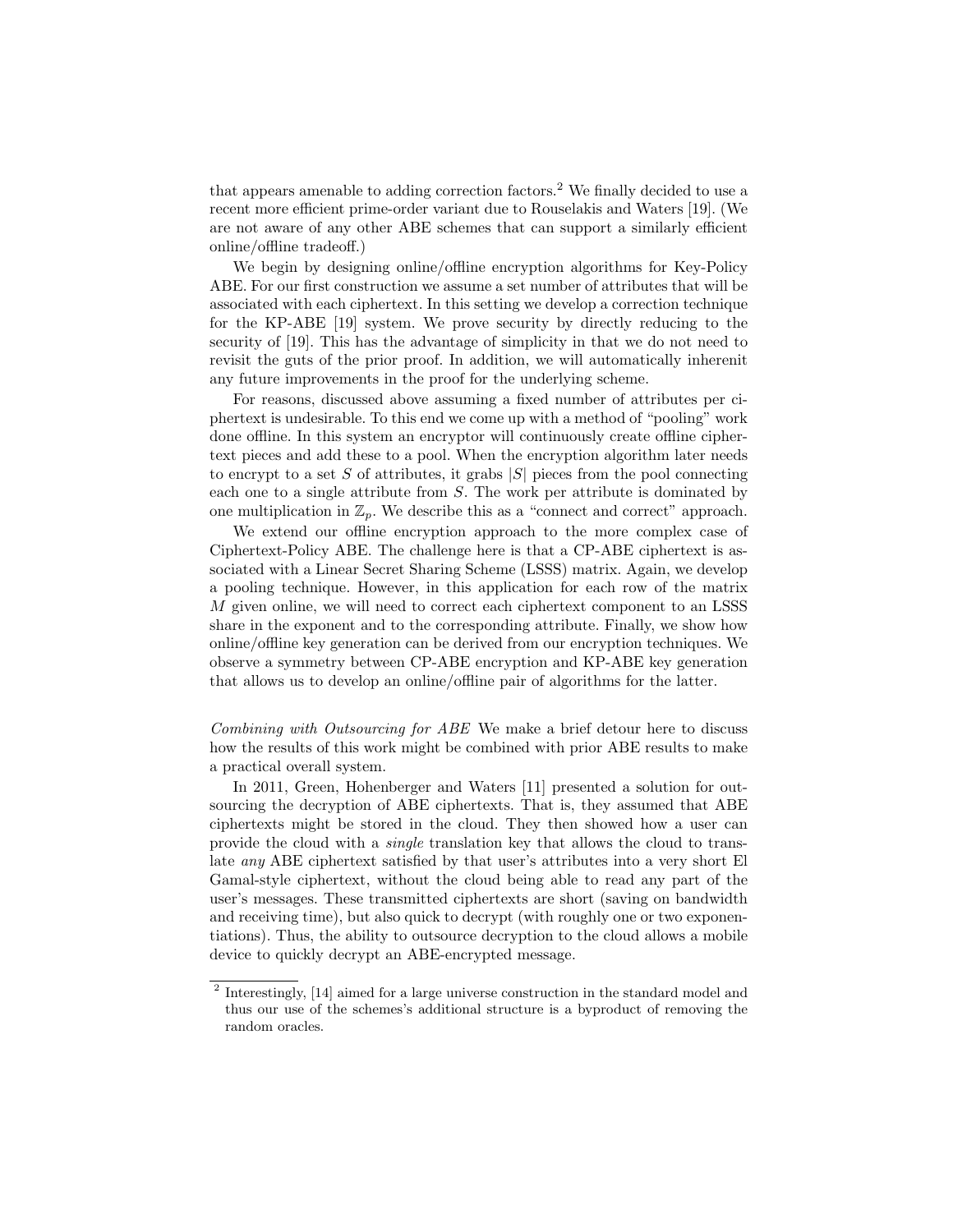Conversely, the results of this work allow a mobile device to quickly *encrypt* an ABE-encrypted message. These two results could be combined into one system, where a mobile device would be fully ABE operational while drastically reducing the computational costs for both decryption (with the help of the cloud) and encryption (with the help of a preparation phase while the phone charges). We believe that creative solutions of this sort can be implemented transparently, but will provide noticeably better performance for users.

# 2 Definitions for Online/Offline ABE

We work in the key encapsulation mechanism (KEM) setting, where the attributebased ciphertext hides a symmetric session key that can then be used to symmetrically encrypt data of arbitrary length. The goal in the online/offline setting is to allow as much precomputation of attribute-based ciphertext as possible without knowing the intended access policy (ciphertext-policy) or set of attributes (key-policy). We refer the reader to [13] for a review of access structures, linear secret sharing schemes (LSSS) and related conventions.

Definition 1 (Online/Offline Attribute-Based KEM Specification). Let  $S$  represent a set of attributes and  $A$  an access structure. For generality, we will define  $(I_{key}, I_{enc})$  as the inputs to the extract and online encryption functions respectively. In a KP-ABE scheme  $(I_{key}, I_{enc}) := (A, S)$ , while in a CP-ABE scheme, we have  $(I_{kev}, I_{enc}) := (S, \mathbb{A})$ . We define the function f as follows:

> $f(I_{key}, I_{enc}) :=$  $\sqrt{ }$  $\int$  $\overline{\mathcal{L}}$ 1 if  $I_{enc} \in I_{key}$  in KP-AB setting 1 if  $I_{key} \in I_{enc}$  in CP-AB setting 0 otherwise.

An online/offline KP-AB (resp., CP-AB) key-encapsulation mechanism for access structure space  $G$  is a tuple of the following algorithms:

- **. The setup algorithm takes as input a security pa**rameter  $\lambda$  and a universe description U, which defines the set of allowed attributes in the system. It outputs the public parameters PK and the master secret key MK.
- **Extract**(MK,  $I_{key}$ )  $\rightarrow$  SK. The extract algorithm takes as input the master secret key MK and an access structure (resp., set of attributes)  $I_{key}$  and outputs a private key SK associated with the attributes.
- **Offline.Encrypt**(PK)  $\rightarrow$  IT. The offline encryption algorithm takes as input the public parameters PK and outputs an intermediate ciphertext IT.
- **Online.Encrypt**(PK, IT,  $I_{enc}$ )  $\rightarrow$  (key, CT) The online encryption algorithm takes as input the public parameters PK, an intermediate ciphertext IT and a set of attributes (resp., access structure)  $I_{enc}$  and outputs a session key key and a ciphertext CT.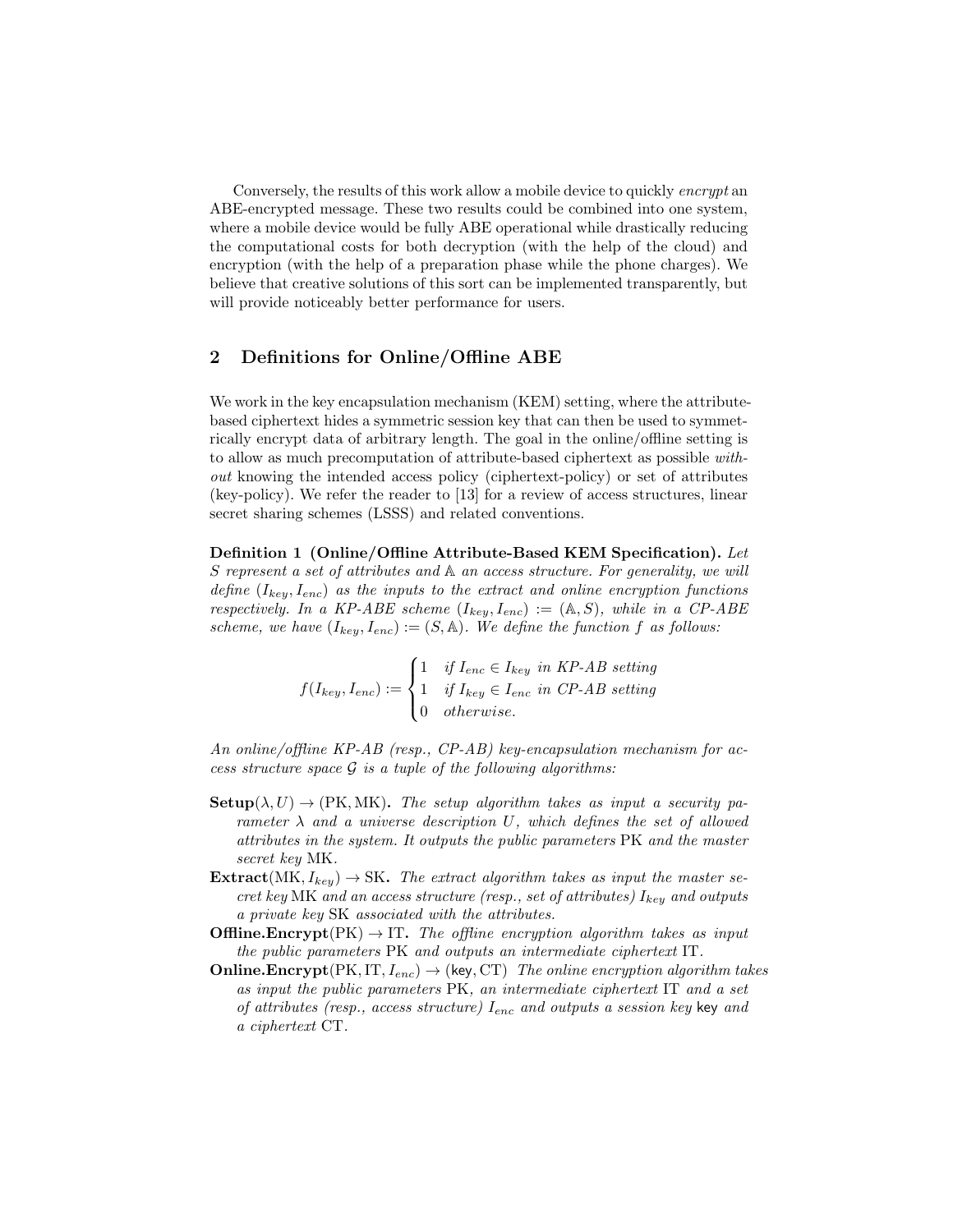**Decrypt**(SK, CT)  $\rightarrow$  key. The decryption algorithm takes as input a private key SK for  $I_{key}$  and a ciphertext CT associated with  $I_{enc}$  and decapsulates ciphertext CT to recover a session key key if S satisfies  $\mathbb A$  or the error message ⊥ otherwise.

For a fixed universe description U and  $\lambda \in \mathbb{N}$ , the KP-AB correctness property requires that for all  $(PK, MK) \in Setup(\lambda, U)$ , all  $S \subseteq U$ , all  $\mathbb{A} \in \mathcal{G}$ , all  $SK \in$  Extract(MK, A), if (key, CT)  $\in$  Online. Encrypt(PK, Offline. Encrypt(PK), S) and if S satisfies  $\mathbb A$ , then Decrypt(SK, CT) outputs key. CP-AB correctness is defined analogously, with the last inputs to Extract and Online. Encrypt reversed.

Security Model for Online/Offline AB-KEM Let  $\Pi =$  (Setup, Extract, Offline.Encrypt, Online.Encrypt, Decrypt) be an AB-KEM for access structure space  $\mathcal{G}$ , and consider the following experiment for an adversary  $\mathcal{A}$ , parameter  $\lambda$  and attribute universe U:

#### The Online/Offline AB-KEM experiment OO-ABKEM-Exp $_{A,H}(\lambda, U)$ :

Setup. The challenger runs the Setup algorithm and gives the public parameters, PK to the adversary.

- **Phase 1.** The challenger initializes an empty table  $T$ , an empty set  $D$  and an integer counter  $j = 0$ . Proceeding adaptively, the adversary can repeatedly make any of the following queries:
	- Create( $I_{key}$ ): The challenger sets  $j := j + 1$ . It runs the key generation algorithm on  $I_{key}$  to obtain the private key SK and stores in table T the entry  $(j, I_{key}, SK)$ .

Note: Create can be repeatedly queried with the same input.

- Corrupt(i): If there exists an  $i<sup>th</sup>$  entry in table T, then the challenger obtains the entry  $(i, I_{key}, \text{SK})$  and sets  $D := D \cup \{I_{key}\}.$  It then returns to the adversary the private key SK. If no such entry exists, then it returns ⊥.
- Decrypt(*i*, CT): If there exists an  $i^{th}$  entry in table T, then the challenger obtains the entry  $(i, I_{key}, SK)$  and returns to the adversary the output of the decryption algorithm on input (SK, CT). If no such entry exists, then it returns ⊥.
- **Challenge**. The adversary gives a challenge value  $I_{enc}^*$  such that for all  $I_{key} \in$ D,  $f(I_{key}, I_{enc}^*) \neq 1$ . The challenger runs the algorithm Online.Encrypt(PK, Offline.Encrypt(PK),  $I_{enc}^*$ ) to obtain (key<sup>\*</sup>, CT<sup>\*</sup>). It then randomly selects a bit b. If  $b = 0$ , it returns (key<sup>\*</sup>, CT<sup>\*</sup>) to the adversary. If  $b = 1$ , it selects a random session key R in the session key space and returns  $(R, CT^*)$ .
- **Phase 2.** Phase 1 is repeated with the restrictions that the adversary cannot – trivially obtain a private key for the challenge ciphertext. That is, it cannot issue a Corrupt query that would result in a value  $I_{key}$  which satisfies  $f(I_{key}, I_{enc}^*) = 1$  being added to D.
	- issue a decryption query on the challenge ciphertext CT<sup>∗</sup> .
- Guess. The adversary outputs a guess  $b'$  of  $b$ . The output of the experiment is 1 if and only if  $b = b'$ .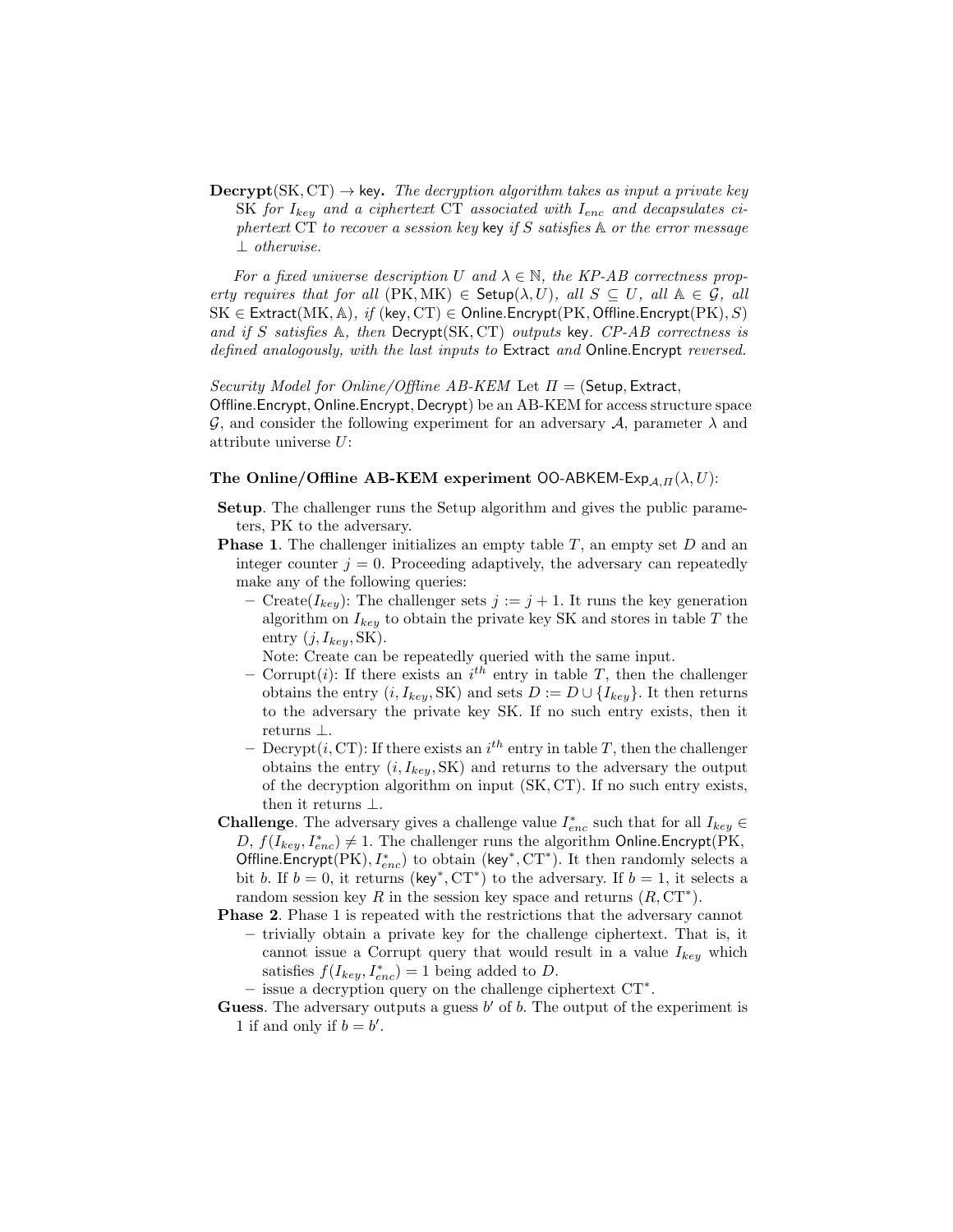Definition 2 (Online/Offline AB-KEM Security). An online/offline AB-KEM Π is CCA-secure (or secure against chosen-ciphertext attacks) for attribute universe U if for all probabilistic polynomial-time adversaries A, there exists a negligible function negl such that:

$$
\Pr[\mathsf{OO}\text{-}\mathsf{ABKEM}\text{-}\mathsf{Exp}_{\mathcal{A},\varPi}(\lambda,U)=1]\leq \frac{1}{2}+\mathit{negl}(\lambda).
$$

CPA Security. We say that a system is CPA-secure (or secure against chosenplaintext attacks) if we remove the Decrypt oracle in both Phase 1 and 2.

Selective Security. We say that a system is selectively secure if we add an Init stage before Start where the adversary outputs the challenge  $I_{enc}^*$  (instead of waiting until Challenge).

## 3 A KP-ABE Scheme with Online/Offline Encryption

We now show how to extend the unbounded KP-ABE scheme of Rouselakis and Waters [19, Appendix C] to be an online/offline system. We will work in a key encapsulation mechanism (KEM) model as specified in Defintion 2, so that we can focus on preparing for an unknown attribute set. Any plaintext can be encrypted in a hybrid manner during the online phase by a symmetric cipher keyed with the encapsulated key. We first show a simple system that assumes a bound  $P$  on the maximum number of attributes that can be used to encrypt a ciphertext. We show how to remove this bound in Section 3.2.

 $Setup(\lambda, U)$  The setup algorithm takes in a security parameter  $\lambda$  and a universe U of attributes. chooses a bilinear group  $\mathbb G$  of prime order  $p \in \Theta(2^{\lambda})$ . It also chooses random generators  $g, h, u, w \in \mathbb{G}$  and picks a random exponent  $\alpha \in \mathbb{Z}_p$ . It then sets the keys as:

$$
PK = (\mathbb{G}, p, g, h, u, w, e(g, g)^{\alpha}), \quad \text{MSK} = (\text{PK}, \alpha).
$$

We assume that the universe of attributes can be encoded as elements in  $\mathbb{Z}_p$ .

 $Extract(MSK,(M,\rho))$  The extract algorithm takes as input the master secret key MSK and an LSSS access structure  $(M, \rho)$ . Let M be an  $\ell \times n$  matrix. The function  $\rho$  associates rows of M to attributes. The algorithm initially chooses random values  $y_2, \ldots, y_n \in \mathbb{Z}_p$ . It then computes  $\ell$  shares of the master secret key as  $(\lambda_1, \lambda_2, \ldots, \lambda_\ell) := M \cdot (\alpha, y_2, \ldots, y_n)^T$  (where T denotes the transpose). It then picks  $\ell$  random exponents  $t_1, t_2, \ldots, t_\ell \in \mathbb{Z}_p$ . For  $i = 1$  to  $\ell$ , it computes

$$
K_{i,0} := g^{\lambda_i} w^{t_i} K_{i,1} := (w^{\rho(i)} h)^{-t_i} K_{i,2} := g^{t_i}.
$$

The private key is  $SK := ((M, \rho), \{K_{i,0}, K_{i,1}, K_{i,2}\}_{i \in [1,\ell]}).$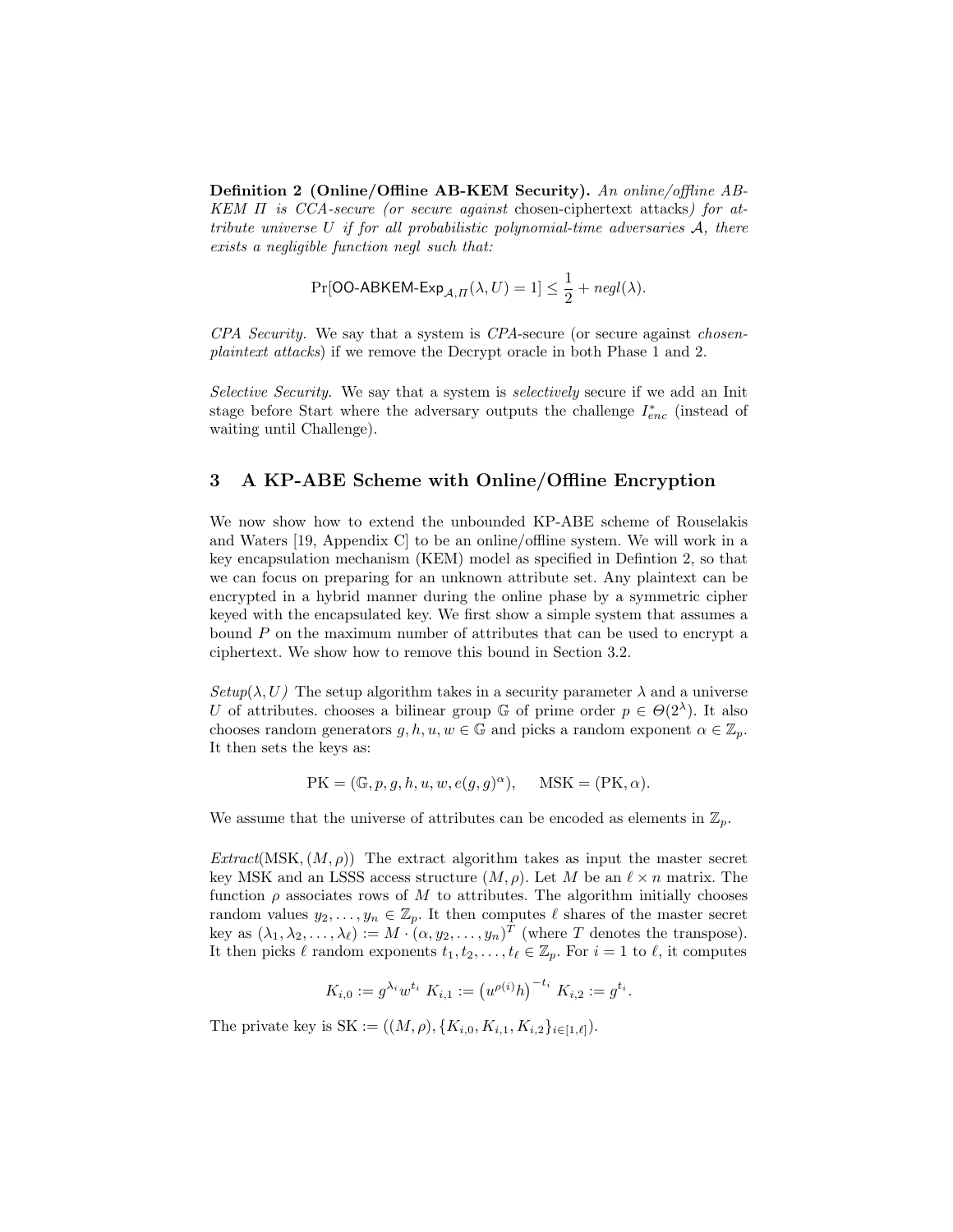$Offline. \,Encryption$  algorithm takes in the public parameters only. Here we describe the basic system which assumes a maximum bound of P attributes will be associated with any ciphertext. We describe more advanced variations in Section 3.2. The algorithm first picks a random  $s \in \mathbb{Z}_p$ and computes

$$
\text{key} := e(g, g)^{\alpha s} C_0 := g^s.
$$

Next, for  $j = 1$  to P, it chooses random  $r_j, x_j \in \mathbb{Z}_p$  and computes

$$
C_{j,1} := g^{r_j} C_{j,2} := (u^{x_j} h)^{r_j} w^{-s}.
$$

One can view this as encrypting for a random attribute  $x_i$ , where this will be corrected in the online phase. The work done in the offline phase is roughly equivalent to the work of the regular encryption algorithm in [19, Appendix C].

The intermediate ciphertext is IT := (key,  $C_0$ ,  $\{r_j, x_j, C_{j,1}, C_{j,2}\}_{j\in[1, P]}$ ).

 $Online. Encryption (PK, IT, S)$  The online encryption KEM algorithm takes as input the public parameters, an intermediate ciphertext IT, and a set of attributes  $S =$  $(A_1, A_2, \ldots, A_{k\leq P})$ . For  $j = 1$  to k, it computes  $C_{j,3} := (r_j \cdot (A_j - x_j)) \mod p$ . Intuitively, this will correct to the proper attributes. It sets the ciphertext:

$$
\mathcal{CT} := (S, C_0, \{C_{j,1}, C_{j,2}, C_{j,3}\}_{j \in [1,k]}).
$$

The encapsulated key is key. The dominant cost is one multiplication in  $\mathbb{Z}_p$  per attribute in S.

 $Decrypt(SK, CT)$  The decryption algorithm in the KEM setting recovers the encapsulated key. It takes as input a ciphertext  $CT = (S, C_0, \{C_{j,1}, C_{j,2}, C_{j,3}\}_{j \in [1,k]})$ for attribute set S and a private key  $SK = ((M, \rho), \{K_{i,0}, K_{i,1}, K_{i,2}\}_{i \in [1,\ell]})$  for access structure  $(M, \rho)$ . If S does not satisfy this access structure, then the algorithm issues an error message. Otherwise, it sets  $I := \{i : \rho(i) \in S\}$  and computes constants  $w_i \in \mathbb{Z}_p$  such that  $\sum_{i \in I} w_i \cdot M_i = (1, 0, \ldots, 0)$ , where  $M_i$ is the  $i$ -th row of the matrix  $M$ . Then it then recovers the encapsulated key by calculating  $key :=$ 

$$
\prod_{i \in I} \left( e(C_0, K_{i,0}) \cdot e(C_{j,1}, K_{i,1}) \cdot e(C_{j,2} \cdot u^{C_{j,3}}, K_{i,2}) \right)^{w_i} = e(g, g)^{\alpha s} \tag{1}
$$

where j is the index of the attribute  $\rho(i)$  in S (it depends on i). This does not increase the number of pairing operations over [19, Appendix C], although it adds  $|I|$  exponentiations.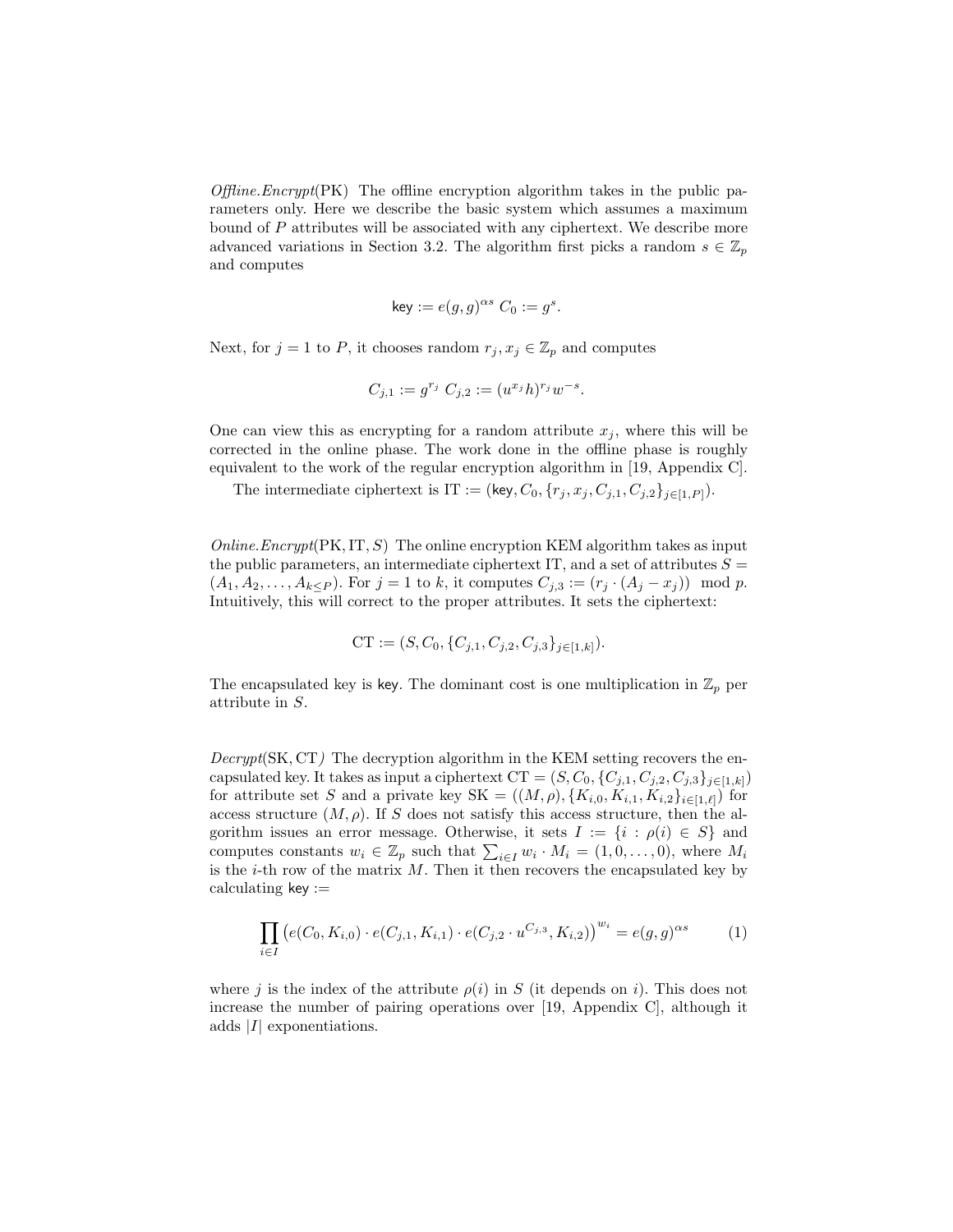Correctness If the attribute set  $S$  of the ciphertext is authorized, we have that  $\sum_{i\in I} w_i \lambda_i = \alpha$ . Therefore, key:

$$
:= \prod_{i \in I} (e(C_0, K_{i,0}) \cdot e(C_{j,1}, K_{i,1}) \cdot e(C_{j,2} \cdot u^{C_{j,3}}, K_{i,2}))^{w_i}
$$
  
\n
$$
= \prod_{i \in I} (e(g^s, g^{\lambda_i}w^{t_i}) \cdot e(g^{r_j}, (u^{\rho(i)}h)^{-t_i}) \cdot e((u^{x_j}h)^{r_j}w^{-s} \cdot u^{r_j(\rho(i)-x_j)}, g^{t_i}))^{w_i}
$$
  
\n
$$
= \prod_{i \in I} (e(g, g)^{s\lambda_i} \cdot e(g, w)^{st_i} \cdot e(g, u)^{-r_j t_i \rho(i)}.
$$
  
\n
$$
= \prod_{i \in I} e(g, g)^{sw_i\lambda_i} = e(g, g)^{s\alpha}.
$$

Recall that in the symmetric setting  $e(g, u) = e(u, g)$ , for all  $g, u \in \mathbb{G}$ , although this scheme can operate in an asymmetric setting with small alterations.

#### 3.1 Proof of Selective Security

Discussion on Security. We shortly show that the security of our online/offline system can be directly based on the security of the underlying Rouselakis-Waters [19, Appendix C] system. The Rouselakis-Waters system that we reduce security to is selectively secure based on a "q-type" assumption in prime order groups. We remark that our techniques appear to be equally ammenable to transforming the Lewko-Waters [15] system to an online/offiline system. The Lewko-Waters system is proven selectively secure from a static assumption in composite order groups. If such a transformation were done (as well as a reduction to their scheme), the new scheme would inherit those assumptions.

In [10, Section 9], Goyal et al. discuss how to combine delegation in their ABE systems with the techniques of Canneti-Halevi-Katz [7] to build a CCA secure ABE scheme from a CPA one. We believe that a similar delegation structure exists in our schemes, so that similar techniques would likely work out (although we do not work out the details here).

Theorem 1. The above online/offline KP-AB-KEM scheme is selectively CPAsecure with respect to Definition 2 assuming that the scheme of Rouselakis and Waters  $[19,$  Appendix C $]$  is a selectively CPA-secure KP-ABE system.

*Proof.* To prove the theorem, we will show that any PPT attacker  $A$  with a non-negligible advantage in the OO-ABKEM-Exp experiment against the above scheme, which we will denote  $\Pi_{OO}$  = (Setup, Extract, Offline. Encrypt, Online. Encrypt, Decrypt), can be used to break the selective CPA-security of the Rouselakis-Waters scheme, which we will denote  $\Pi_{RW} = ($ Setup $_{RW}$ , Extract $_{RW}$ , Encrypt $_{RW}$ , Decrypt<sub>RW</sub>), with a PPT simulator  $\beta$ .

The simulator plays the challenger and interacts with  $A$  in OO-ABKEM-Exp with security parameter  $\lambda$  and the universe of attributes set to  $U = \mathbb{Z}_p$ .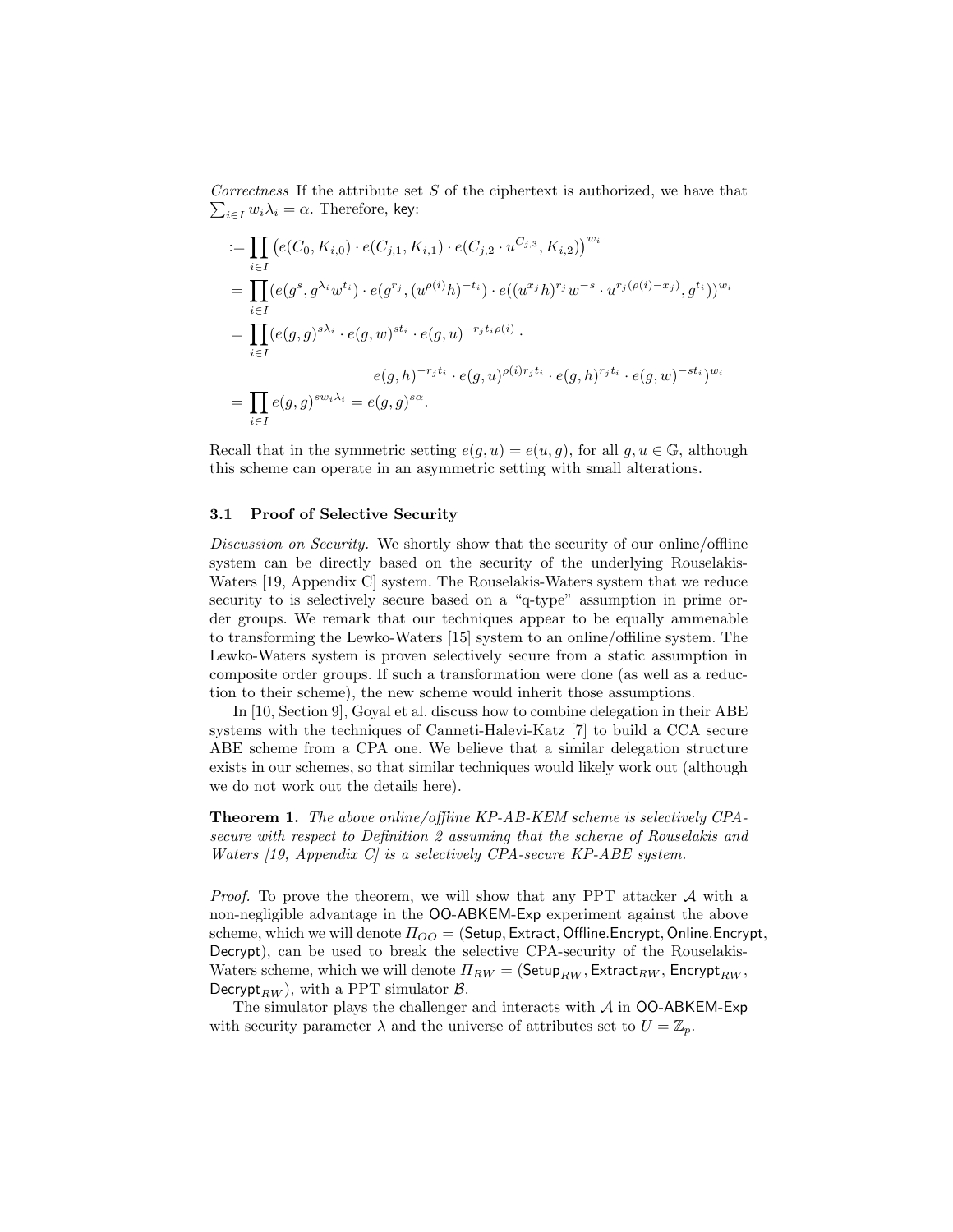*Initialization* Initially,  $\mathcal{B}$  receives an attribute set  $S^* = \{A_1^*, A_2^*, \ldots, A_k^*\} \subseteq U$ from  $A$  and gives it to the RW challenger.

Setup Next, B receives the public parameters PK =  $(\mathbb{G}, p, g, h, u, w, e(g, g)^{\alpha})$ from the RW challenger and passes them to  $A$  unchanged.

Phase 1 The secret keys are the same in both schemes, so any key generation request from  $A$  is passed to the RW challenger to obtain the key.

Challenge B chooses two distinct, random messages  $m_0, m_1$  in the RW message space and sends them to its RW challenger, and receives back a challenge ciphertext  $CT_{RW}^* = (S^*, C, C_0, \{C_{j,1}, C_{j,2}\}_{j \in [1, |S^*|]})$ . Here C is the encrypted message times  $e(g, g)^{\alpha s}$ ,  $C_0 = g^s$  and for each attribute  $A_j \in S^*$ , we have  $C_{j,1} = g^{r_j}$  and  $C_{j,2} = (u^{A_j}h)^{r_j}w^{-s}.$ 

It then selects random values  $z_1, \ldots, z_{|S|} \in \mathbb{Z}_p$  and computes the ciphertext CT<sup>\*</sup><sub>OO</sub> as  $(S^*, C_0)$  followed by

$$
C_{j,1}^* := C_{j,1} = g^{r_j} C_{j,2}^* := C_{j,2} \cdot u^{-z_j} = (u^{A_j} h)^{r_j} w^{-s} u^{-z_j} C_{j,3}^* := z_j.
$$

To see why this is a correctly formed ciphertext, one needs to recall the third pairing of equation 1, where one must compute  $e(C_{j,2}^* \cdot u^{C_{j,3}^*}, K_{i,2})$ , as well as observe that the ciphertext is randomized to have the proper distribution. The  $z_i$ blinding will cancel out in this step. Next,  $\beta$  guess which message was encrypted  $\tau_{\mathcal{B}} \in \{0,1\}$  and computes key<sub>guess</sub> :=  $C/m_{\tau_{\mathcal{B}}}$ . Finally,  $\mathcal{B}$  then sends to  $\mathcal{A}$  the tuple (key $_{guess}$ ,  $CT^*_{OO}$ ).

Phase 2 B proceeds as in Phase 1.

Guess Eventually, A outputs a bit  $\tau_A$ . If  $\tau_A = 0$  (meaning that A guesses that key<sub>guess</sub> is the key encapsulated by  $CT^*_{OO}$ , then B outputs  $\tau_{\mathcal{B}}$ . If  $\tau_{\mathcal{A}} =$ 1 (meaning that A guesses that  $key_{guess}$  is a random key), then B outputs  $1 - \tau_{\mathcal{B}}$ . The distribution for A is perfect. Thus, if A has advantage  $\epsilon$  in the OO-ABKEM-Exp experiment, then  $\beta$  breaks the RW KP-ABE system with the same probability.

### 3.2 A More Advanced System: Pooling Attributes for an Unbounded System

Previously, we presented a system that imposed a bound of P attributes associated with any ciphertext. We presented  $P$  as if it was a system-wide bound for all ciphertexts, for simplicity. A slightly less naive solution would involve creating a set of intermediate ciphertexts prepared for different sizes of attribute sets, and then pulling the "right-sized IT" off-the-shelf during the online phase (e.g., create one IT for a set of size 1, another for a set of size 2, etc.). However, these approaches could prove wasteful, as certain ITs may be created and stored without being used.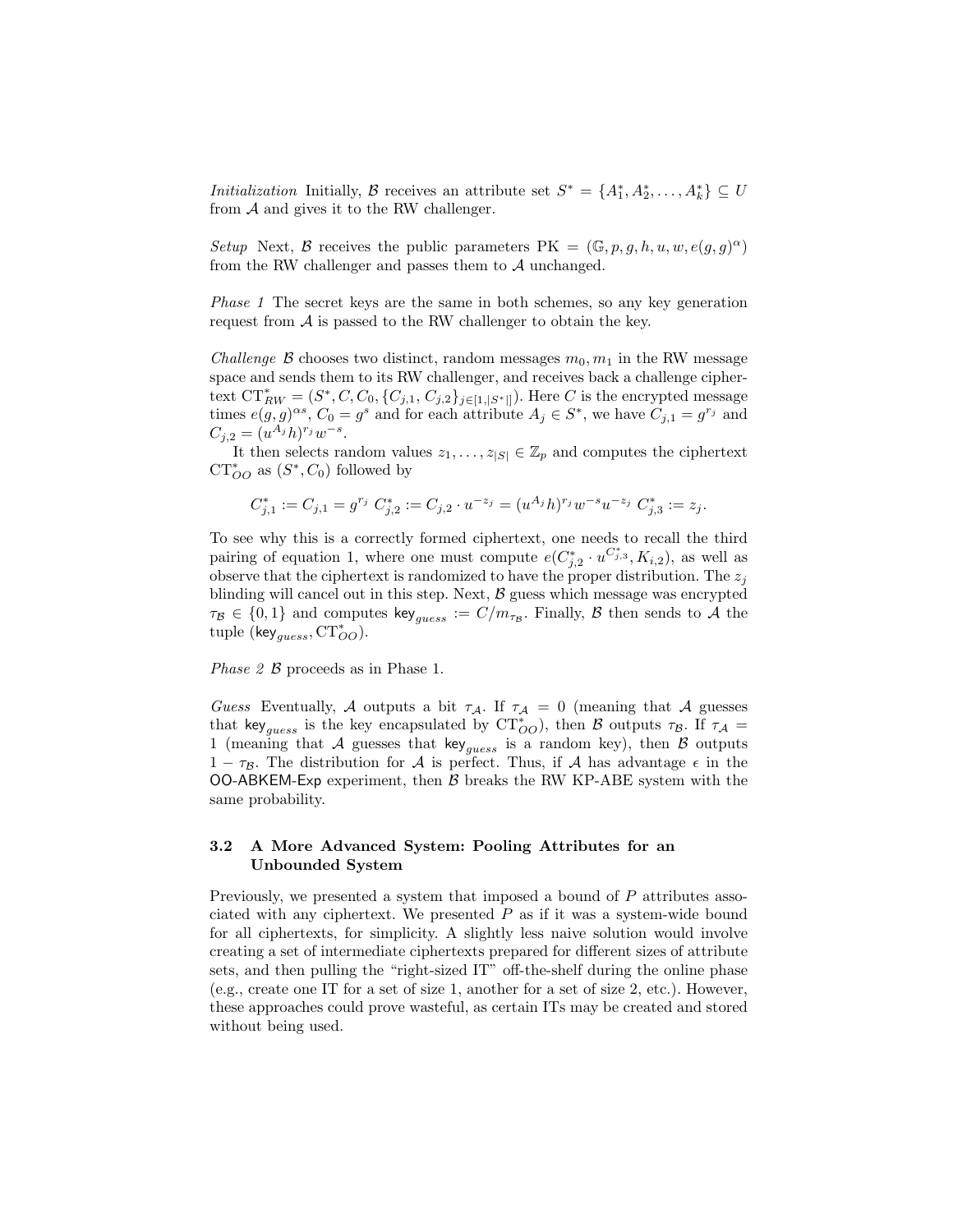Pooling Construction. Instead, we introduce the idea of "pooling" to eliminate waste during the offline phase. The intermediate ciphertext is now comprised of two logical types of objects: a main module and an attribute module. During the offline phase(s), an arbitrary number of main and attribute modules are independently created. During the online phase for attribute set  $S$ , one main module and  $|S|$  attribute modules will be consumed. The critical feature of this approach is that any attribute module can be attached to any main module. The online phase uses exactly what it needs, and any modules left in the pool can be used on subsequent ciphertexts.

Specifically, during Offline.Encrypt, a main module is computed as follows. It picks a random  $s \in \mathbb{Z}_p$  and sets  $IT_{main} := (key, C_0, C_w)$ , where these values are computed as

$$
\text{key} := e(g, g)^{\alpha s} C_0 := g^s C_w := w^{-s}.
$$

During Offline.Encrypt, an attribute module is computed as follows. It picks a random  $r, x \in \mathbb{Z}_p$  and sets  $\Pi_{att} := (r, x, C'_1, C'_2)$ , where these values are computed as

$$
C_1' := g^r C_2' := (u^x h)^r.
$$

During Online. Encrypt for an attribute set  $S$ , the algorithm selects any one main module  $IT_{main} :=$  (key,  $C_0, C_w$ ) and any |S| attribute modules  $IT_{att,j} :=$  $(r_j, x_j, C'_{j,1}, C'_{j,2})$  available in the pool. Finally, it computes CT as  $(S, C_0, \{C_{j,1}, C'_{j,2}\})$  $C_{j,2}$ ,  $C_{j,3}$ } $_{j\in[1,|S|]}$ , where

$$
C_{j,1} := C'_{j,1} = g^{r_j} C_{j,2} := C'_{j,2} \cdot C_w = (u^{x_j}h)^{r_j} \cdot w^{-s} C_{j,3} := r_j \cdot (A_j - x_j).
$$

The encapsulated key is key.

Security Discussion. The dominant cost in the online encryption algorithm is 2 modular multiplications per attribute in S. To formally capture the pooling model, the specification and security definition in Section 2 would need to be expanded to have the Offline.Encrypt algorithm keep state (e.g., the pool) between iterations and to pass this state into Online.Encrypt as well. Since pooling does not impact the structure or distribution of the final ciphertexts over Section 3 and the adversary in the security experiment only views final ciphertexts, it is relatively straightforward to prove the selective security of the pooling scheme.

## 4 A CP-ABE Scheme with Online/Offline Encryption

We now turn our attention to developing online/offline CP-ABE systems. This is intuitively harder than KP-ABE, because the structure of ciphertext is more complex. We must now be able to create an intermediate ciphertext in the offline phase that can be quickly be translated to a ciphertext for a hitherto unknown access structure. To do this, we will use and extend the basic "correction" and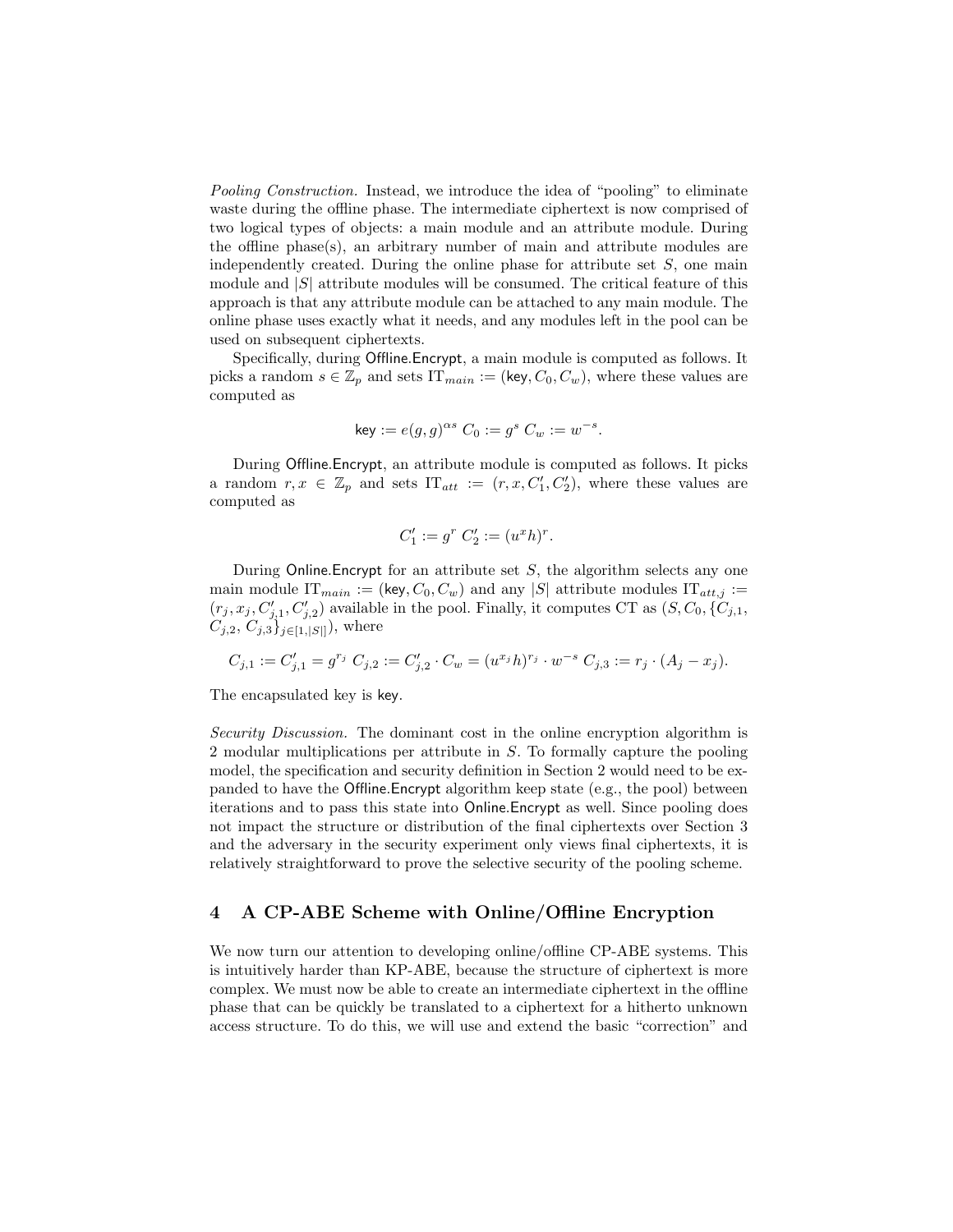pooling concepts introduced for KP-ABE. Our online/offline system is based on the unbounded CP-ABE scheme of Rouselakis and Waters [19, Section 4], where again it takes a special algebraic structure to make this work, which most other CP-ABE systems do not appear to have. As before, we are working in the KEM model. We'll first show a simple system that assumes a bound  $P$  on the maximum number of rows in an LSSS access structure that will be used to encrypt. We will subsequently discuss how to remove this bound.

 $Setup(\lambda, U)$  The setup algorithm chooses a bilinear group G of prime order  $p \in \Theta(2^{\lambda})$ . It also chooses random generators  $g, h, u, v, w \in \mathbb{G}$  and picks a random exponent  $\alpha \in \mathbb{Z}_p$ . It then sets the keys as:

$$
PK = (\mathbb{G}, p, g, h, u, v, w, e(g, g)^{\alpha}), \quad \text{MSK} = (\text{PK}, \alpha).
$$

Again, we will view the attribute universe as consisting of elements in  $\mathbb{Z}_p$ .

 $Extract(MSK, S)$  The extract algorithm takes as input the master secret key MSK and an attribute set  $S = \{A_1, A_2, \ldots, A_k\} \subseteq \mathbb{Z}_p$ . The algorithm chooses random values  $r, r_1, r_2, \ldots, r_k \in \mathbb{Z}_p$ . It then computes  $K_0 := g^{\alpha} w^r, K_1 := g^r$ , and for  $i = 1$  to k, it computes

$$
K_{i,2} := g^{r_i} K_{i,3} := (u^{A_i}h)^{r_i} v^{-r}.
$$

The private key is  $SK := (S, K_0, K_1, \{K_{i,2}, K_{i,3}\}_{i \in [1,k]})$ .

 $Offline. \text{Encrypt(PK)}$  The offline encryption algorithm takes in the public parameters only. Here we describe the basic system which assumes a maximum bound of P rows in any LSSS access structure used in a ciphertext. We describe more advanced variations in Section 4.1. The algorithm first picks a random  $s \in \mathbb{Z}_p$  and computes

$$
\text{key} := e(g, g)^{\alpha s} C_0 := g^s.
$$

Next, for  $j = 1$  to P, it chooses random  $\lambda'_j, x_j, t_j \in \mathbb{Z}_p$  and computes

$$
C_{j,1} := w^{\lambda'_j} v^{t_j} \ C_{j,2} := (u^{x_j}h)^{-t_j} \ C_{j,3} := g^{t_j}.
$$

One can view this as encrypting for a random attribute  $x_j$  with a random "share"  $\lambda'_j$  of s, where this will be corrected in the online phase. We remark that the work done in the offline phase is roughly equivalent to the work of the regular encryption algorithm in [19, Section 4].

Intermediate ciphertext is  $IT := (\text{key}, s, C_0, \{\lambda'_j, t_j, x_j, C_{j,1}, C_{j,2}, C_{j,3}\}_{j \in [1, P]}).$ 

Online. Encrypt(PK, IT,  $(M, \rho)$ ) The online encryption KEM algorithm takes as input the public parameters, an intermediate ciphertext IT, and an LSSS access structure  $(M, \rho)$ , where M is an  $\ell \times n$  matrix and  $\ell \leq P$ . It picks random  $y_2, \ldots, y_n \in \mathbb{Z}_p$ , sets the vector  $\boldsymbol{y} = (s, y_2, \ldots, y_n)^T$  (where T denotes the transpose of the matrix) and computes a vector of shares of s as  $(\lambda_1, \ldots, \lambda_\ell)^T = M \mathbf{y}$ .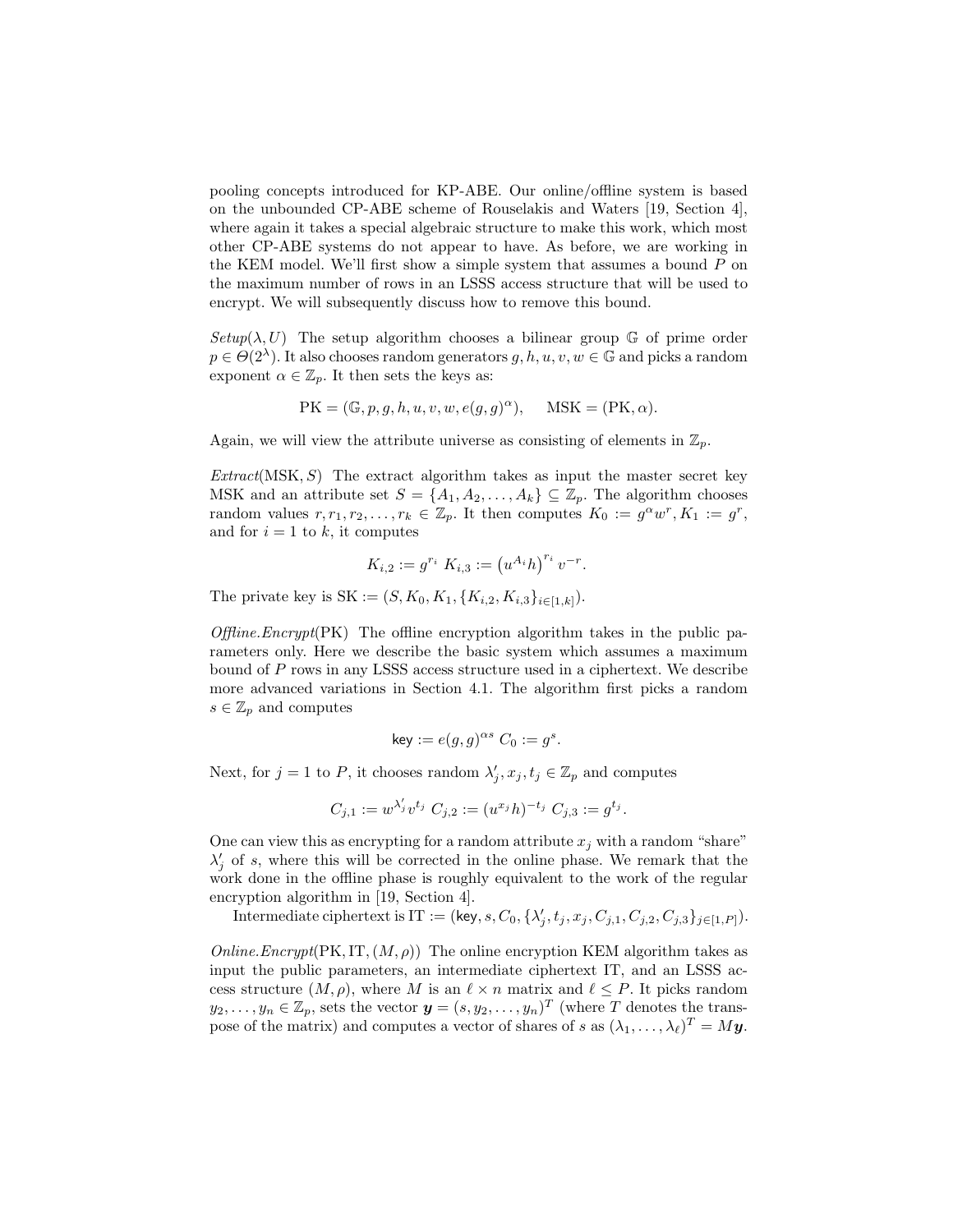For  $j = 1$  to  $\ell$ , it computes

$$
C_{j,4} := \lambda_j - \lambda'_j \ C_{j,5} := t_j \cdot (\rho(j) - x_j).
$$

Intuitively, this will correct to the proper attributes and shares of s. It sets the ciphertext as:

$$
\mathcal{CT} := ((M, \rho), C_0, \{C_{j,1}, C_{j,2}, C_{j,3}, C_{j,4}, C_{j,5}\}_{j \in [1,k]}).
$$

The encapsulated key is key. The dominant cost is one multiplication in  $\mathbb{Z}_p$  per row of M.

 $Decrypt(SK, CT)$  The decryption algorithm in the KEM setting recovers the encapsulated key. It takes as input a ciphertext  $CT = ((M, \rho), C_0, \{C_{j,1}, C_{j,2},$  $C_{j,3}, C_{j,4}, C_{j,5}$ <sub>j</sub> $\in$ [1,k]) for access structure  $(M, \rho)$  and a private key SK =  $(S, \{K_{i,0},$  $K_{i,1}, K_{i,2}$ <sub>i</sub> $\in$ [1, $\ell$ ]) for access structure  $(M, \rho)$ . If S does not satisfy this access structure, then the algorithm issues an error message. Otherwise, it sets  $I := \{i :$  $\rho(i) \in S$  and computes constants  $w_i \in \mathbb{Z}_p$  such that  $\sum_{i \in I} w_i \cdot M_i = (1, 0, \ldots, 0),$ where  $M_i$  is the *i*-th row of the matrix M. Then it then recovers the encapsulated key by calculating key :=  $e(g, g)^{\alpha s}$  =

$$
\frac{e(C_0, K_0)}{e(w^{\sum_{i \in I} C_{i,4}w_i}, K_1) \cdot \prod_{i \in I} (e(C_{i,1}, K_1)} \cdot \frac{1}{e(C_{i,2} \cdot u^{C_{i,5}}, K_{j,2}) \cdot e(C_{i,3}, K_{j,3}))^{w_i}}
$$
(2)

where j is the index of the attribute  $\rho(i)$  in S (it depends on i). We note that this decryption algorithm adds one pairing operation and  $|I|+1$  exponentiations over [19, Appendix C]. Alternatively, one could re-arrange the equation for no additional pairings at the cost of  $2|I|$  exponentiations.

In the full version [13], we show correctness and prove the below theorem.

Theorem 2. The above online/offline CP-AB-KEM scheme is selectively CPAsecure with respect to Definition 2 assuming that the scheme of Rouselakis and Waters  $(19, Section 4)$  is a selectively CPA-secure CP-ABE system.

#### 4.1 Pooling Attributes for an Unbounded Ciphertext-Policy System

In the previous section, we presented an online/offline system that imposed a bound of P rows on any LSSS access matrix associated with any ciphertext. As introduced in Section 3.2, we now show how to remove this bound by creating a "pool" from which to draw ready-made ciphertext components. As before, the intermediate ciphertext is comprised of two logical types of objects: a main module and an attribute module. During the offline phase(s), an arbitrary number of main and attribute modules are independently created. During the online phase for LSSS access structure  $(M, \rho)$ , one main module and  $\ell$  attribute modules will be consumed, where M is an  $\ell \times n$  matrix. Any attribute module can be attached to any main module.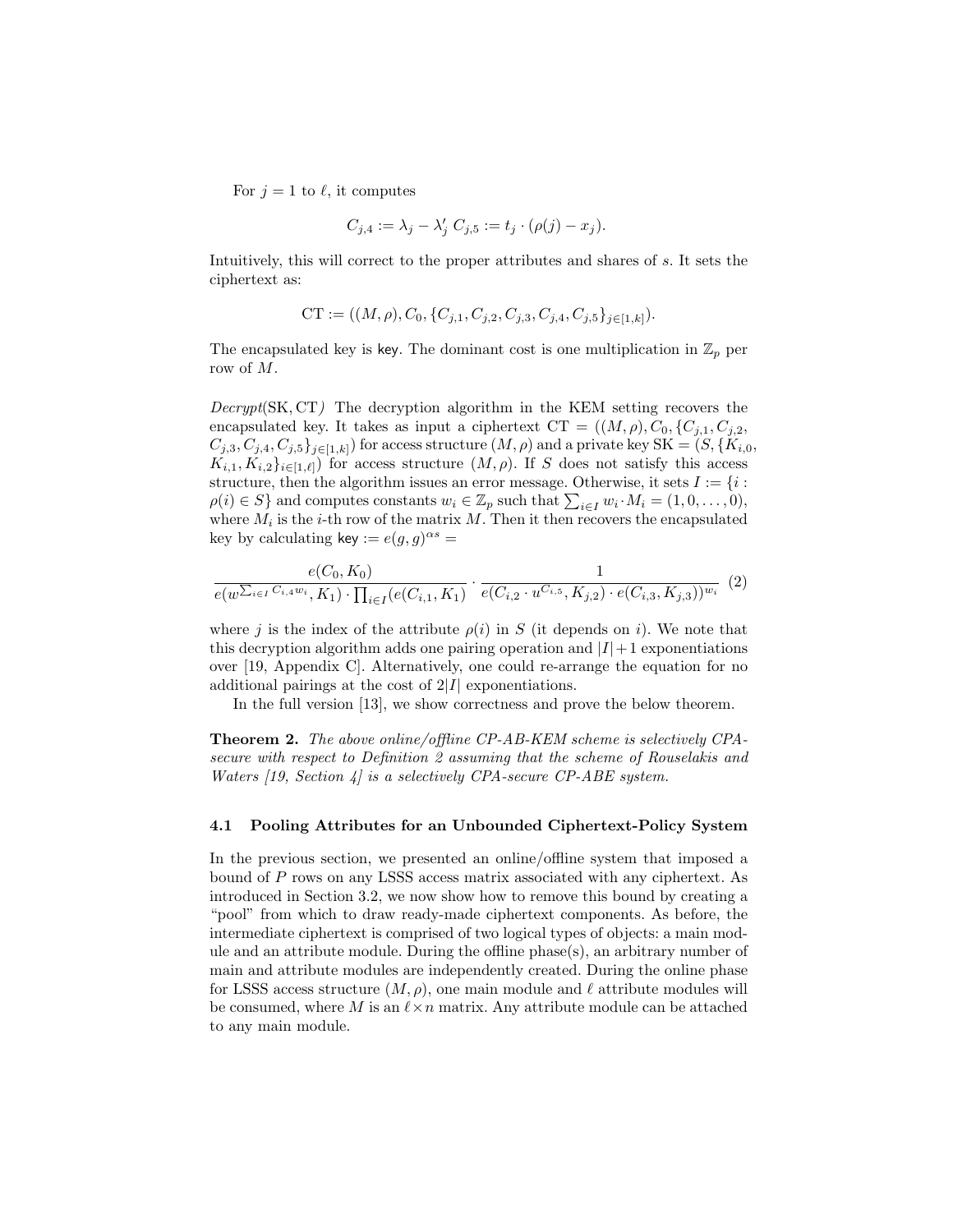Specifically, during Offline.Encrypt, a main module is computed as follows. It picks a random  $s \in \mathbb{Z}_p$  and sets  $\Pi_{main} := (\mathsf{key}, C_0)$ , where these values are computed as

$$
\mathsf{key} := e(g, g)^{\alpha s} C_0 := g^s.
$$

During Offline.Encrypt, an attribute module is computed as follows. It picks a random  $\lambda, x, t \in \mathbb{Z}_p$  and sets  $IT_{att} := (\lambda, x, t, C_1, C_2, C_3)$ , where these values are computed as

$$
C_1 := w^{\lambda} v^t C_2 := (u^x h)^t C_3 := g^t.
$$

During Online.Encrypt for an LSSS access structure  $(M, \rho)$ , where M is an  $\ell \times n$  matrix, the algorithm selects any one main module IT<sub>main</sub> := (key, C<sub>0</sub>) and any  $\ell$  attribute modules  $IT_{att,j} := (\lambda_j, x_j, t_j, C_{j,1}, C_{j,2}, C_{j,3})$  available in the pool. It picks random  $y_2, \ldots, y_n \in \mathbb{Z}_p$ , sets the vector  $\boldsymbol{y} = (s, y_2, \ldots, y_n)^T$  (where T denotes the transpose of the matrix) and computes a vector of shares of s as  $(\lambda_1, \ldots, \lambda_\ell)^T = M$ **y**.

Finally, it computes CT as  $((M, \rho), C_0, \{C_{j,1}, C_{j,2}, C_{j,3}, C_{j,4}, C_{j,5}\}_{j\in[1,\ell]}),$  where

$$
C_{j,4} := \lambda_j - \lambda'_j \ C_{j,5} := t_j \cdot (\rho(j) - x_j).
$$

The encapsulated key is key. The dominant cost in the online encryption algorithm is one modular multiplication per row in  $M$ . The security discussion at the end of Section 3.2 applies here as well.

## 5 Online/Offline ABE Key Generation

Private key generation in ABE systems requires the master secret key MSK. This key is so valuable that any organization granting keys might do well to store it on only a small number of well-guarded servers. At the same time, this could create a bottleneck in systems with many users, especially when private keys are reissued each time period for revocation purposes. In this section, we discuss how the key generation operation in the KP-ABE system of Section 3 and the CP-ABE system of Section 4 can operate in an online/offline fashion as well. Thus, the bulk of the key generation work can be performed by servers that are truly offline (or otherwise well secured). These pre-computations can be passed to the online servers, where incoming requests can be processed quickly.

In the KP-ABE setting, a private key embeds an LSSS access structure, whereas in the CP-ABE setting, the private key embeds a set of attributes. We will borrow ideas from the prior two sections to deal with these objects, where again we can employ both the "correct and connect" and "pooling" concepts.

To capture online/offline key generation, one needs to replace the Extract algorithm with an offline algorithm that takes in the MK and produces a intermediate private key (or pool of private key parts) and an online algorithm that takes in this intermediate key (or pool) together with an access structure and then produces the private key. The security experiment is essentially unchanged except that the Create oracle (called in Phases 1 and 2) now calls Offline.Extract and Online.Extract in sequence to create a private key.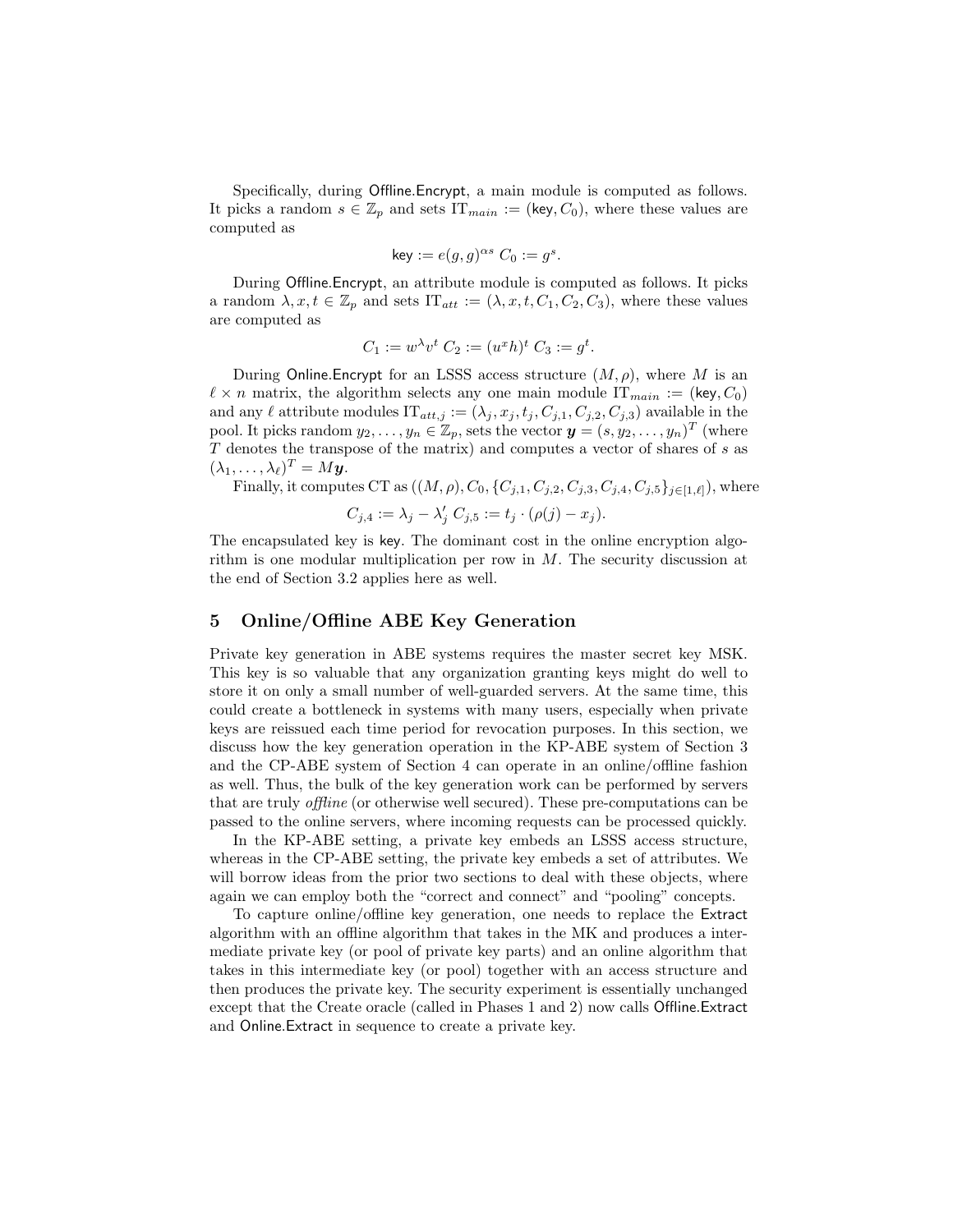#### 5.1 Online/Offline Key Generation for KP-ABE Keys

The Setup and encryption algorithms remain the same as Section 3. We present a pooling solution, and because the structure of the private keys change, so must the decryption algorithm.

 $Offline. Extract(MSK)$  There are no "main" key modules. A "row" module is computed by selecting random  $\lambda', x, t \in \mathbb{Z}_p$  and outputting  $I_{row} := (\lambda', x, t, K_0,$  $K_1, K_2$ ) where  $K_0 := g^{\lambda'} w^t$ ,  $K_1 := (u^x h)^{-t}$  and  $K_2 := g^t$ .

Online. Extract(pool,  $(M, \rho)$ ) Let M be an  $\ell \times n$  matrix. The algorithm initially chooses random values  $y_2, \ldots, y_n \in \mathbb{Z}_p$ . It then computes  $\ell$  shares of the master secret key as  $(\lambda_1, \lambda_2, \ldots, \lambda_\ell) := M \cdot (\alpha, y_2, \ldots, y_n)$ . Next select any  $\ell$  row modules from the pool. For  $i = 1$  to  $\ell$ , set  $K_{i,3} := \lambda_i - \lambda'_i$  and  $K_{i,4} := t_i \cdot (\rho(i) - x_i)$ . The private key is SK :=  $((M, \rho), \{K_{i,0}, K_{i,1}, K_{i,2}, K_{i,3}, K_{i,4}\}_{i \in [1,\ell]})$ . The dominant cost is one multiplication per row of M.

Decrypt(SK, CT) Using the prior steps and notation, it recovers the encapsulated  $\textsf{key} := \prod_{i \in I} \left(e(C_0, K_{i,0} \cdot g^{K_{i,3}}) \cdot e(C_{j,1}, K_{i,1} \cdot u^{K_{i,4}}) \cdot e(C_{j,2} \cdot u^{C_{j,3}}, K_{i,2})\right)^{w_i} =$  $e(g, g)^{\alpha s}$ . This adds 2|I| exponentiations over the construction in Section 3.

## 5.2 Online/Offline Key Generation for CP-ABE Keys

The CP-ABE system in Section 4 can be extended in a similar manner. In that system, there will be a "main" key module which contains  $K_0, K_1$  and  $K_v := v^{-r}$ . The attribute modules are identical to those of Section 3.2 and the keys are assembled as in the online phase of 3.2. The decryption equation is then key :=  $e(C_0, K_0)/D$ , where  $D = e(w^{\sum_{i \in I} C_{i,4}w_i}, K_1) \cdot \prod_{i \in I} (e(C_{i,1}, K_1) \cdot e(C_{i,2} \cdot$  $u^{C_{i,5}}, K_{j,2} \cdot u^{K_{j,4}} \cdot e(C_{i,3}, K_{j,3}))^{w_i}$ , resulting in  $e(g, g)^{\alpha s}$ .

### 6 Performance Analysis

We provide estimates on the performance of the proposed schemes in Figures 1 and 2. These numbers are extrapolated from operation times on a 256-bit Bareto-Naehrig curve using version 0.3.1 of the RELIC library [3]. Times are measured in milliseconds (averaged over 10,000 iterations) and were computed on an Intel Core i7 processor with 16GB RAM [2]. We ignore small numbers of operations which will be negligible by comparison, such as arithmetic in  $\mathbb{Z}_p$ .

A natural question to ask is: how much pre-processing can I do for an ABE encryption (similarly, key generation) before I know the message I want to encrypt or the access structure that I want to encrypt under? It may come as a surprise that the results are so drastic. Indeed, our estimates show that the answer to this question is: you can do *almost all* of the encryption work, before you know any of the specifics of what/to whom you are encrypting.

Indeed, our worst-case for encryption was key-policy ABE in pooling mode, and even then over 99% of the work could be done offline. Similarly, the worstcase for key generation was ciphertext-policy ABE in pooling mode, and even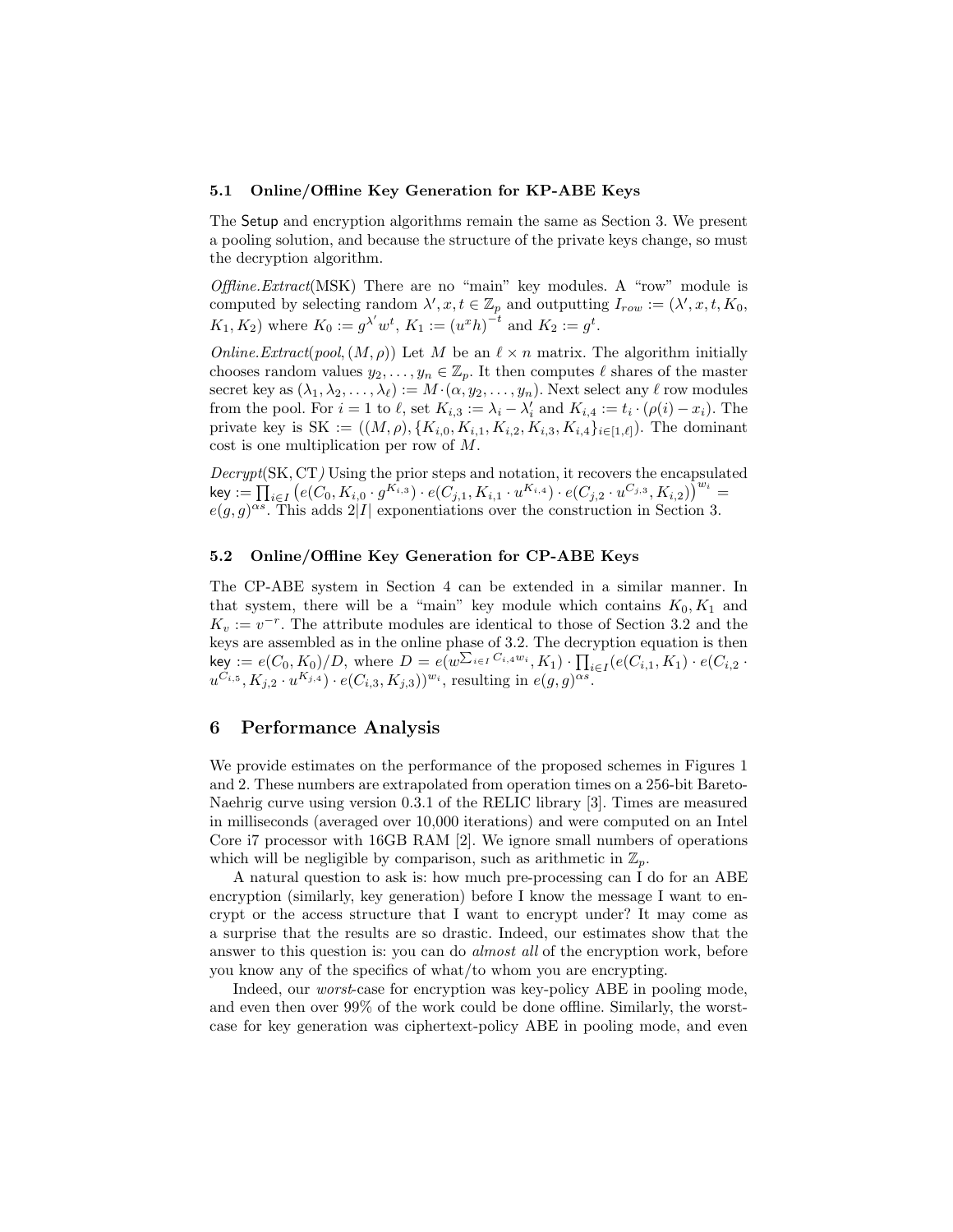| Encryption Algorithm        | <b>Bilinear Operations</b>                              |        | Est. Time Est. Time |
|-----------------------------|---------------------------------------------------------|--------|---------------------|
|                             |                                                         | $P=10$ | $P = 100$           |
| $KP-ABE$ from [19, App. C]  | $ 1\mathbb{E}_T+(3P+2)\mathbb{E}_1+2P\mathbb{M}_1 $     | .133   | 1.134               |
| $KP$ -Offline Sec. 3        | $1\mathbb{E}_T + (3P + 2)\mathbb{E}_1 + 2P\mathbb{M}_1$ | .133   | 1.134               |
| KP-Online Sec. 3            |                                                         | <.001  | < .001              |
| $KP-Pool-Offine$ Sec. 3.2   | $1\mathbb{E}_T+(3P+2)\mathbb{E}_1+P\mathbb{M}_1$        | .133   | 1.132               |
| KP-Pool-Online Sec. 3.2     | $PM_1$                                                  | <.001  | .001                |
| $CP-ABE$ from [19]          | $1\mathbb{E}_T + (5P + 1)\mathbb{E}_1 + 2P\mathbb{M}_1$ | .203   | 1.870               |
| CP-Offline Sec. 4           | $1\mathbb{E}_T + (5P + 1)\mathbb{E}_1 + 2P\mathbb{M}_1$ | .203   | 1.870               |
| CP-Online Sec. 4            | $\mathbf{0}$                                            | <.001  | <.001               |
| $CP$ -Pool-Offline Sec. 4.1 | $1\mathbb{E}_T + (5P + 1)\mathbb{E}_1 + 2P\mathbb{M}_1$ | .203   | 1.870               |
| CP-Pool-Online Sec. 4.1     |                                                         | <.001  | .001                |

Fig. 1. Performance estimates for regular and online/offline encryption algorithms. We mapped these algorithms into the asymmetric bilinear setting, placing the ciphertexts in  $\mathbb{G}_1$  and keys in  $\mathbb{G}_2$ . Let  $\mathbb{E}_i$  (resp.,  $\mathbb{M}_i$ ) denote an exponentiation (reps., multiplication) in the group  $\mathbb{G}_i$ . The bilinear operations are the dominate cost, so we ignore minor factors such as arithmetic in  $\mathbb{Z}_p$ . The variable P represents the size of the attribute list (in KP-ABE) or the complexity of the access policy (in CP-ABE). The times are in seconds. It is helpful to compare the cost of the original scheme (with a citation) to the cost of the online phase of the given algorithms. In three of the four schemes presented, all bilinear group operations for encryption can be shifted to the offline phase.

then over 99% of the work could be done offline. It is also worth noting that the total computation required between the offline and online phases is nearly identical to the work required by the original scheme. Thus, the total work remains the same, but the vast majority of it can be shifted in time to a moment when the device is least busy or has access to a power source.

We remark that the operation counts given here for the schemes in [19] differ slightly from the summary given in that work. The counts from [19] were obtained from the Charm [1] benchmarking utility, which may have performed various optimizations, whereas ours are a strict count of operations from the algorithms as presented in the paper [19]. We do not expect these differences to have any significant impact on the estimates in Figures 1 and 2.

# 7 Conclusions

We are exploring methods to make attribute-based encryption (ABE) more efficient for deployment. To this end, we investigated how devices might quickly encrypt ABE messages or generate user keys, even for complex policies.

We developed new "connect and correct" techniques for ABE that split the computation for encryption and key generation into two phases: a preparation phase that does the vast majority of the work to encrypt a message or create a secret key before it knows the message or the attribute list/access control policy that will be used (or even the size of the list or policy). A second phase can then rapidly assemble an ABE ciphertext or key when the specifics become known.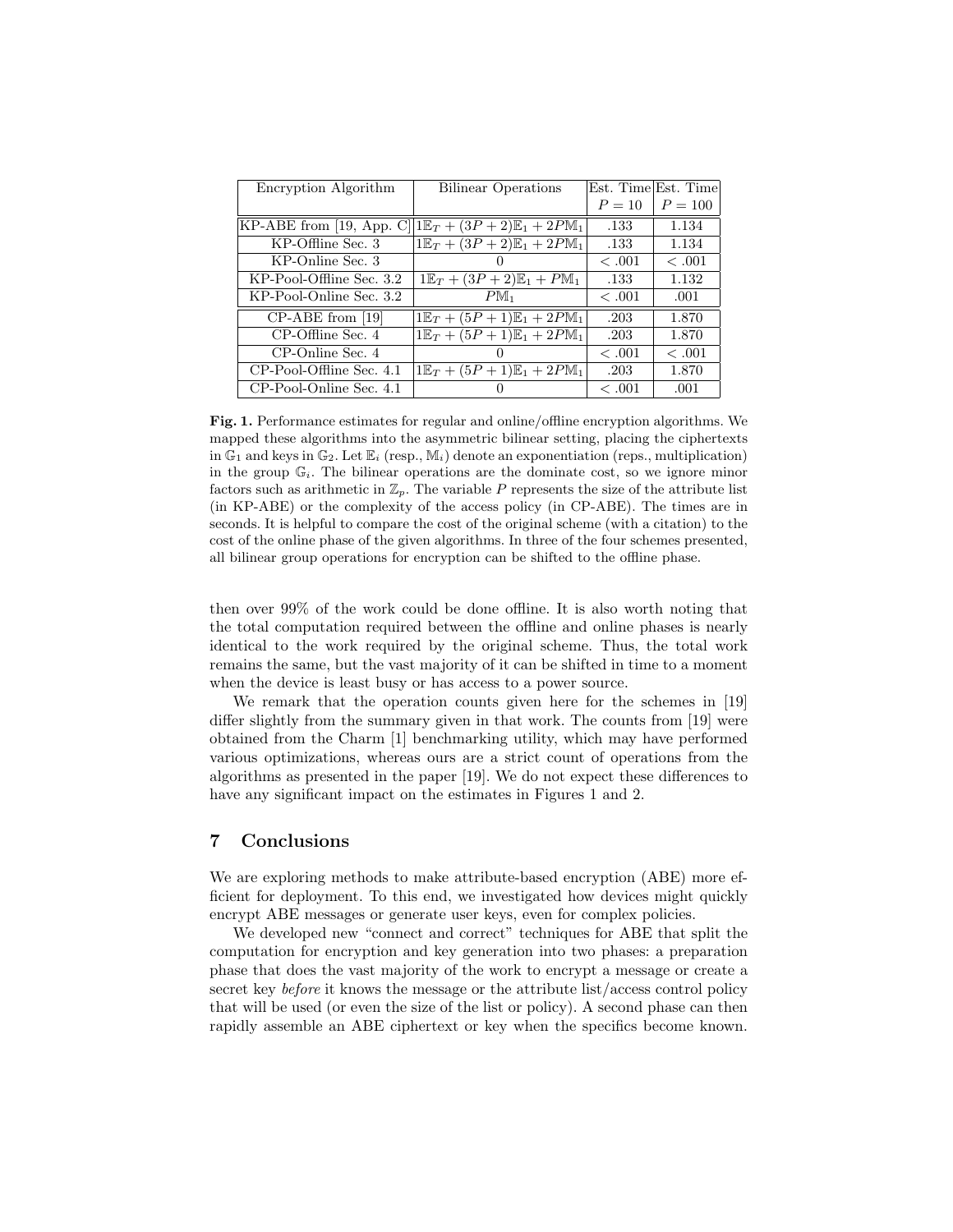| Key Generation Algorithm      | <b>Bilinear Operations</b>               |          | Est. Time Est. Time |
|-------------------------------|------------------------------------------|----------|---------------------|
|                               |                                          | $P = 10$ | $P = 100$           |
| $KP-ABE$ from [19, App. C]]   | $5P\mathbb{E}_2 + 2P\mathbb{M}_2$        | .370     | 3.703               |
| $KP-Pool-Offline$ Sec. $5.1$  | $5P\mathbb{E}_2 + 2P\mathbb{M}_2$        | .370     | 3.703               |
| KP-Pool-Online Sec. 5.1       |                                          | <.001    | <.001               |
| $CP-ABE$ from [19]            | $(3P+4)\mathbb{E}_2+(2P+1)\mathbb{M}_2$  | .252     | 2.253               |
| $CP$ -Pool-Offline Sec. $5.2$ | $(3P+4)\mathbb{E}_2 + (P+1)\mathbb{M}_2$ | .251     | 2.251               |
| $CP$ -Pool-Online Sec. $5.2$  | $PM_{2}$                                 | <.001    | .003                |

Fig. 2. Performance estimates for regular and online/offline key generation algorithms. We mapped these algorithms into the asymmetric bilinear setting, placing the ciphertexts in  $\mathbb{G}_1$  and keys in  $\mathbb{G}_2$ . Let  $\mathbb{E}_i$  (resp.,  $\mathbb{M}_i$ ) denote an exponentiation (reps., multiplication) in the group  $\mathbb{G}_i$ . The bilinear operations are the dominate cost, so we ignore minor factors such as arithmetic in  $\mathbb{Z}_p$ . The variable P represents the size of the attribute list (in CP-ABE) or the complexity of the access policy (in KP-ABE). The times are in seconds. It is helpful to compare the cost of the original scheme (with a citation) to the cost of the online phase. In both schemes, our estimates show that over 99% of the work to generate a key can be shifted to the offline phase.

This concept is sometimes called "online/offline" encryption. We provided efficient constructions for both key-policy and ciphertext-policy ABE systems.

We provided performance estimates that showed over 99% of the computational work could be moved to offline phase in many scenarios. We expect that this technology could reduce battery consumption on mobile devices and help reduce the bottleneck on a master authority server tasked with generating user keys. Overall, it helps reduce the cost of bringing ABE into practice.

# Acknowledgments

The authors thank Joseph Ayo Akinyele and Matthew Green for advice on performance numbers and other helpful comments. Susan Hohenberger was supported in part by NSF CNS-1154035 and CNS-1228443; the Defense Advanced Research Projects Agency (DARPA) and the Air Force Research Laboratory under contract FA8750-11-2-0211, DARPA N11AP20006, the Office of Naval Research under contract N00014-11-1-0470, and a Microsoft Faculty Fellowship. The views expressed are those of the authors and do not reflect the official policy or position of the Department of Defense or the U.S. Government.

# References

- 1. Joseph A. Akinyele, Christina Garman, Ian Miers, Matthew W. Pagano, Michael Rushanan, Matthew Green, and Aviel D. Rubin. Charm: a framework for rapidly prototyping cryptosystems. Journal of Cryptographic Engineering, 3(2):111–128, 2013.
- 2. Joseph Ayo Akinyele and Matthew Green. Personal communication., 2013.